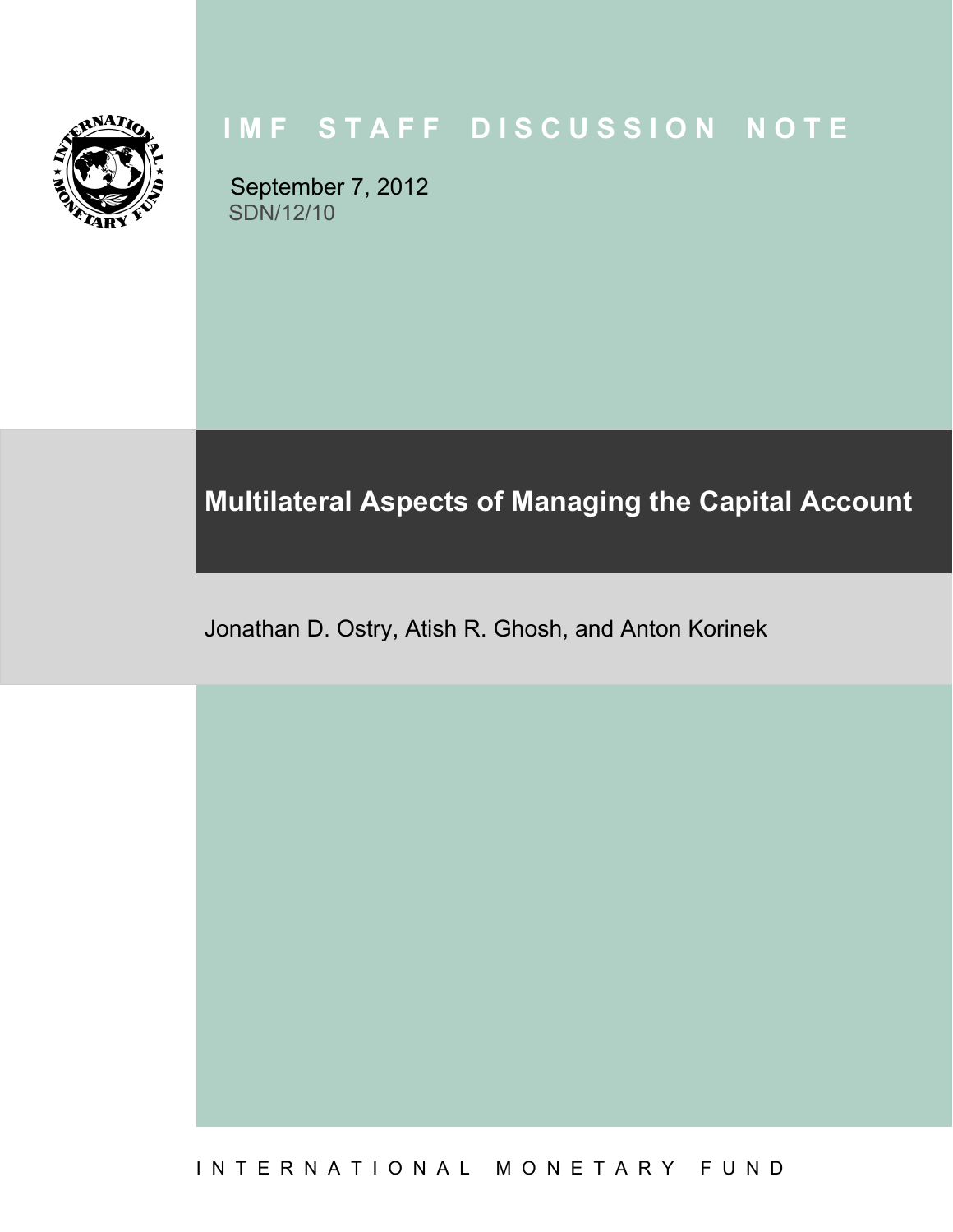## INTERNATIONAL MONETARY FUND

### Research Department

## **Multilateral Aspects of Managing the Capital Account**<sup>1</sup>

Prepared by Jonathan D. Ostry, Atish R. Ghosh, and Anton Korinek

Authorized for distribution by Olivier Blanchard

September 7, 2012

**DISCLAIMER: This Staff Discussion Note represents the views of the authors and does not necessarily represent IMF views or IMF policy. The views expressed herein should be attributed to the authors and not to the IMF, its Executive Board, or its management. Staff Discussion Notes are published to elicit comments and to further debate.** 

| JEL Classification Numbers: F21, F23 |                                                                |
|--------------------------------------|----------------------------------------------------------------|
| Keywords:                            | Capital controls, multilateral aspects, "rules of the<br>road" |
| Author's E-mail Address:             | $jostry@imf.org$ , aghosh $@imf.org$ , akorinek $@umd$ .edu    |

<u>.</u>

<sup>&</sup>lt;sup>1</sup>We thank Olivier Blanchard, Marcos Chamon, Raphael Espinoza, and David Lipton for helpful comments on earlier versions of this paper, and Jane Haizel for assistance.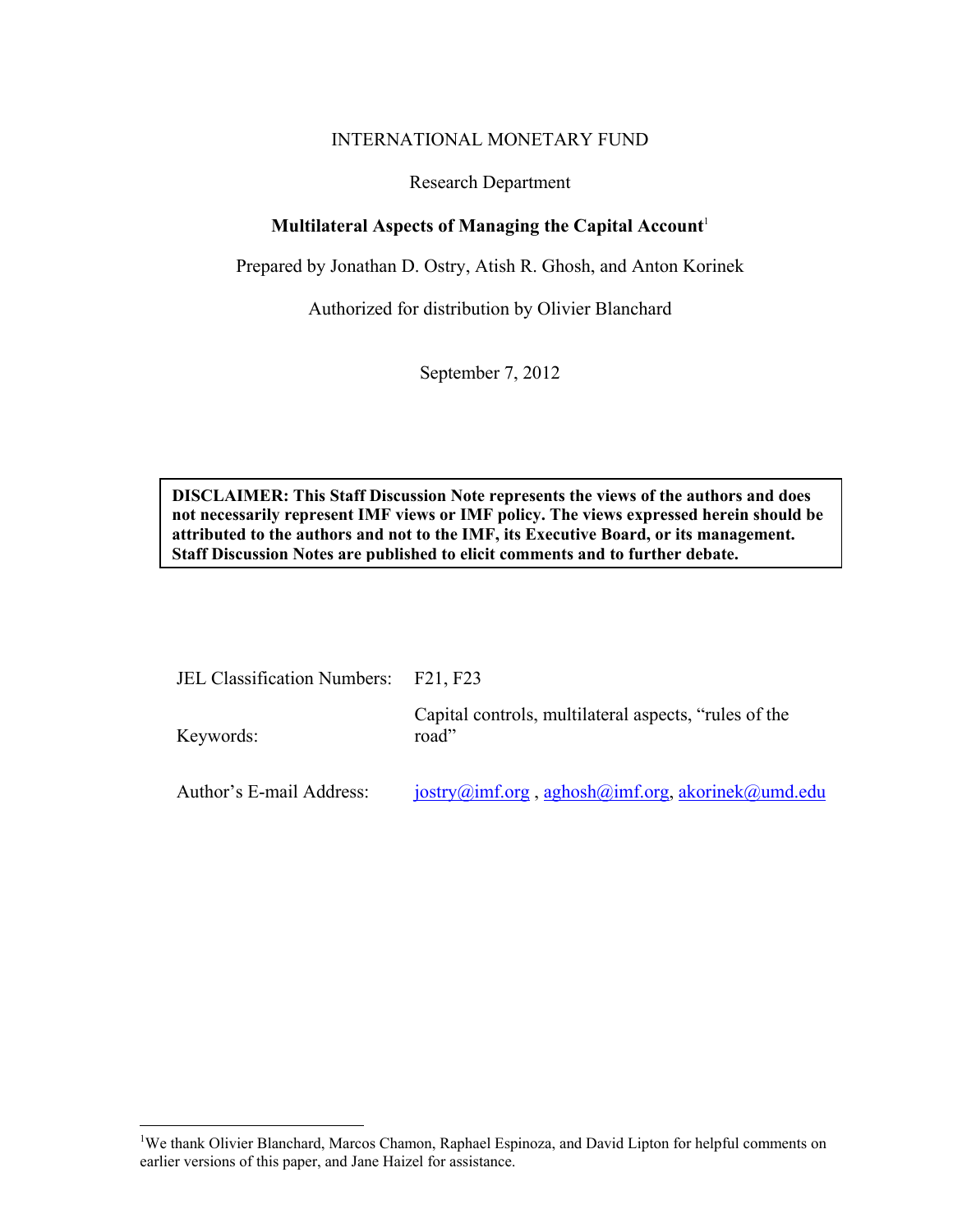| Table of Contents | Page |
|-------------------|------|
|                   |      |
|                   |      |
|                   |      |
|                   |      |
|                   |      |
|                   |      |
|                   | .23  |

# Boxes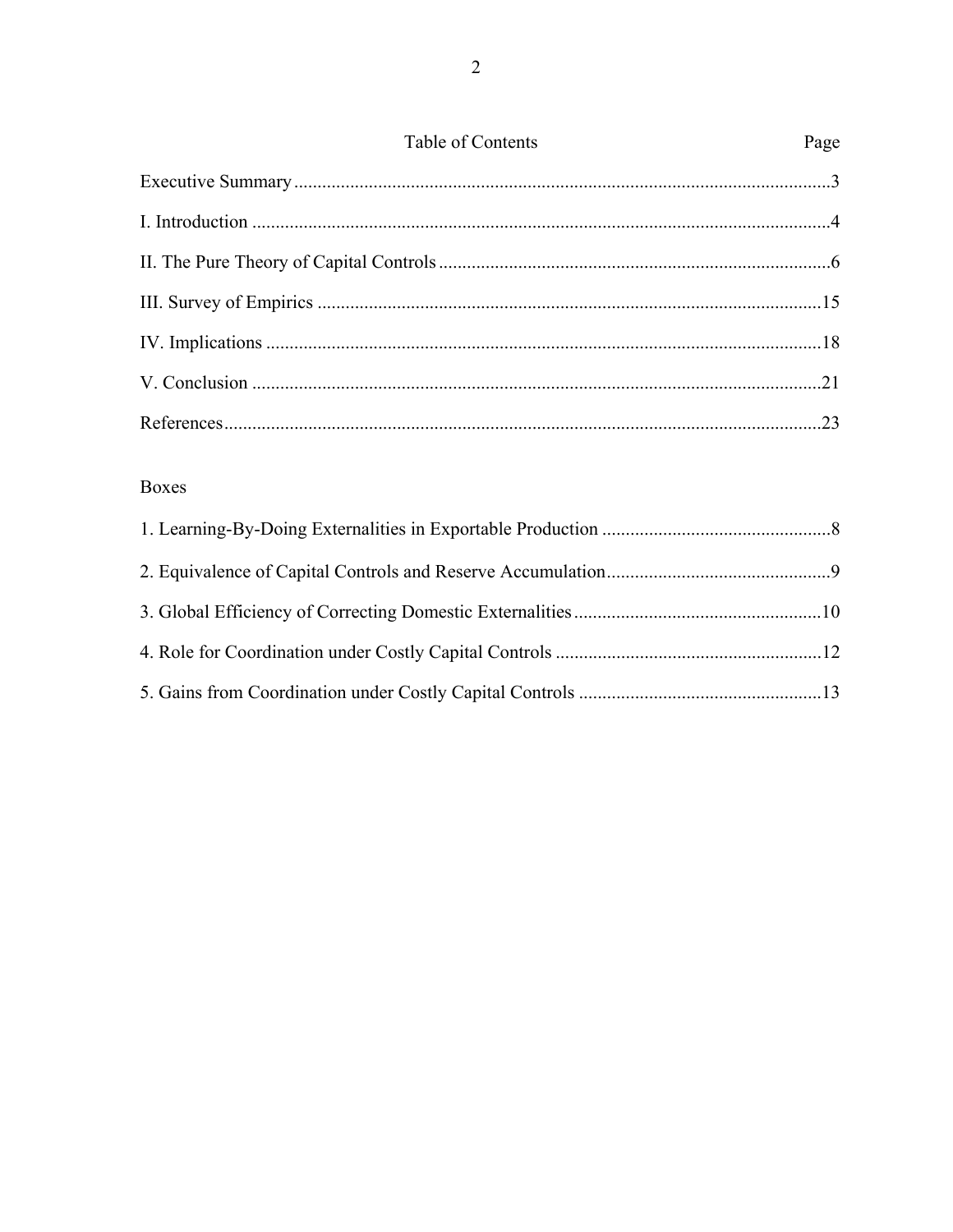#### **EXECUTIVE SUMMARY**

The financial crisis has again brought home the profound financial linkages across countries, often manifest in highly volatile capital flows. This volatility has prompted interest in multilateral principles to guide policies in both source and recipient countries. This note discusses the analytical underpinnings of such principles, and attempts to draw implications from the analytics for the desirability of multilateral coordination of country policies.

While a series of IMF policy notes and Board papers have discussed how an individual country, acting in isolation, should respond to a surge of capital inflows, less attention has been paid to the multilateral consequences, and the desirability of international cooperation to achieve globally efficient outcomes. Three issues are of potential concern. First is the possibility that capital controls may have the effect of vitiating external adjustment, for example when inflow controls are used to sustain an undervalued currency. Second, as each capital-receiving country that faces excessive capital flows seeks to reduce its own inflows in support of domestic financial stability, it deflects some capital towards other recipient countries, exacerbating their inflow problem. Third, policies in source countries (including monetary policy and prudential regulation), to the degree they increase the volume or riskiness of capital flows, may exacerbate problems faced by capital-receiving countries. Some of these considerations have been taken up by us in earlier papers; this note takes the analytics further, adding to the existing foundation for policy advice. This note is not meant to prejudge the outcome of the IMF's ongoing work to articulate a potential institutional view on capital flows, nor to guide the conduct of bilateral or multilateral IMF surveillance.

We argue that the global welfare implications of capital account regulations, or policies that mimic their effects, are threefold. First, spillovers from such policies do not necessarily have normative implications: if policies are justified from a national standpoint (in terms of reducing domestic distortions), under a range of conditions they should be pursued even if they give rise to cross-border spillovers. Second, however, if policies in one country exacerbate existing distortions in other countries, and it is costly for other countries to respond, then multilateral coordination of unilateral policies is likely to be beneficial. Third, coordination may require borrowers to reduce inflow controls or, much thornier, agreement by lenders to partially internalize the risks from excessively large or risky outflows.

It is very difficult to fully spell out the implications of these considerations in the form of multilateral rules, and this paper refrains from doing so. Policy advice might nevertheless carefully consider situations where capital account regulations seem unjustified from a macroeconomic or financial-stability standpoint, but geared instead to gaining unfair competitive advantage. Advice might also raise red flags in situations where policies deflect flows excessively across countries or transmit risk from source to recipient countries. These considerations point in the direction of using inflow controls less intensively once spillovers are internalized, and toward source-country supervisory policies that internalize the risks wrought on recipient countries as a result of actions by domestic financial institutions.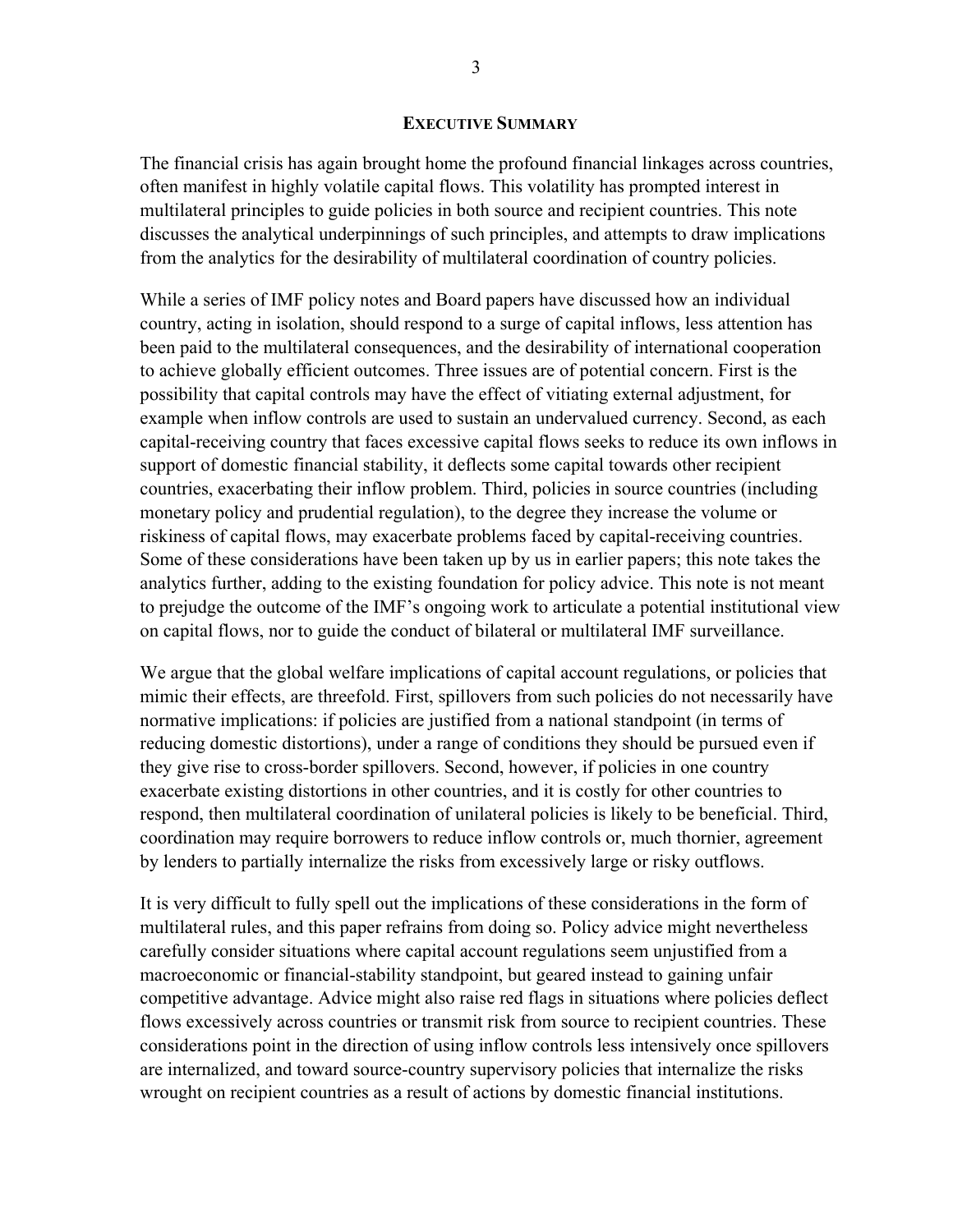#### **I. INTRODUCTION**

The financial crisis has again brought home the profound financial linkages across countries, often manifest in highly volatile capital flows. During the 2008 global financial crisis, capital flows to emerging market economies (EMEs), which had peaked at \$665 billion in 2007, plummeted to less than \$170 billion in 2008, only to surge again in 2010 as the global recovery got underway. Following the US sovereign downgrade, capital flows to EMEs again dried up, then resumed, and have been bouncing around quite a bit ever since. This volatility, as well as the policy responses of EMEs attempting to cope with the macroeconomic and financial-stability challenges wrought by swings in capital flows, has prompted interest in a set of principles that could guide policy in both capital-source and capital-recipient countries. This note discusses the analytical underpinnings, and possible contours, of such principles.

A first question is how an individual country, acting in isolation, should respond to a surge of capital inflows. This question has been the subject of several recent papers by the Fund, including on the use of monetary, exchange rate, and intervention policies; capital controls; and prudential regulation of domestic banks (Ostry et al., 2010, 2011, and 2012; and IMF, 2011a and b). The underlying premise is that there exists some distortion in the domestic economy (such as excessive foreign borrowing (see Korinek, 2010, 2011), or a learning-bydoing externality in the production of exportables) that is exacerbated by the capital inflow. While the ultimate goal may be to improve the economy's resilience to financial-stability risks, the short-term response may call for restricting the volume of inflows or mitigating the risks associated with them, the precise instrument depending on specific circumstances.

This note provides further analysis of the possible multilateral consequences of country policies, and of the desirability of multilateral coordination to secure globally efficient outcomes. Three issues are of concern. First is the possibility that capital controls may have the effect of vitiating or preventing external adjustment, for example when inflow controls are used to sustain an undervalued currency. Second, as each capital-receiving country that faces excessive capital flows seeks to reduce its own inflows in support of domestic financial stability, it may deflect some capital flows towards other recipient countries, exacerbating their inflow problem. Third, policies in source countries, to the degree they increase the volume of capital flows, may aggravate problems faced by capital-receiving countries.

Empirical evidence on deflection between capital-receiving countries is scant, with most studies finding either no, quantitatively small, or even ambiguous effects. More compelling is the evidence on source country policies, with studies finding that a key determinant of capital flows to EMEs—and especially of inflow surges—is advanced-economy interest rates. There is also evidence that pervasive capital account regulations may help to sustain undervalued exchange rates over long periods of time, which raises a range of multilateral issues.

Do the possible spillovers from capital account policies give rise to a need for multilateral coordination on the use of such policies? When capital controls are used to frustrate the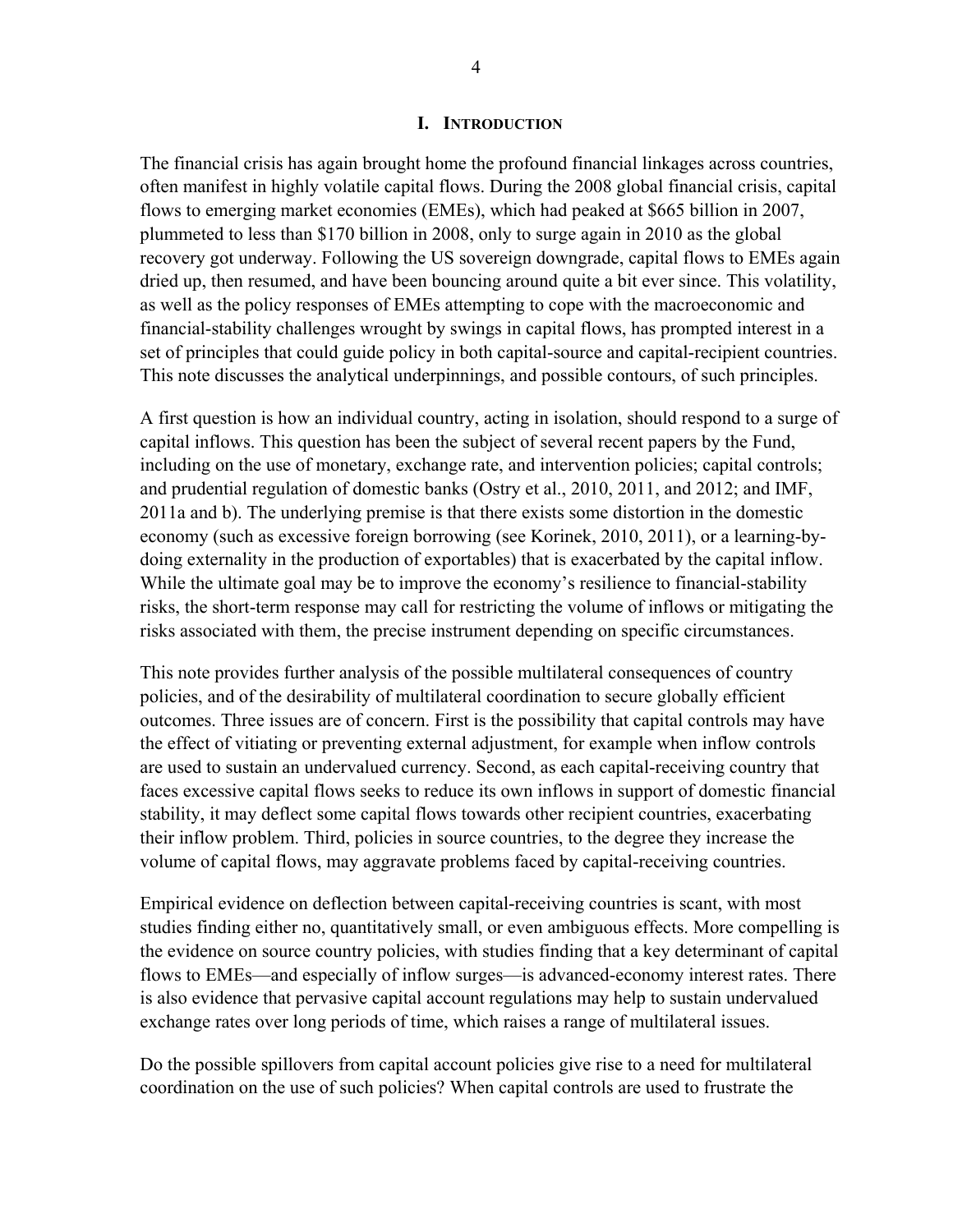external adjustment process, the answer is plainly yes (in the same spirit that trade policies that give unfair competitive advantage are proscribed). What this means in practice is not always clear-cut to be sure—inflow controls that support an excessive external surplus are likely to raise red flags in most cases, but when there is a genuine learning-by-doing externality in the export sector that, as a practical matter, can only be internalized by an undervalued currency, the basis for controls may be sounder and of less multilateral concern.<sup>2</sup>

Beyond this, there are three implications. First, although capital controls may deflect inflows from one country to another, this does not mean that the first country should refrain from acting: rather, all countries that are concerned about excessive (or excessively risky) inflows should take appropriate measures to safeguard stability. Indeed, spillover-effects are natural parts of how the market system adjusts to capital controls, and do not necessarily indicate inefficiency. Second, however, if recipient-country policy responses do not take account of possible deflection and the response of other countries, the outcome of uncoordinated policies may be inefficient in the sense that countries may end up imposing controls that are excessively restrictive from their own point of view. Third, globally efficient outcomes may also require coordination between recipient and source countries, although such coordination is less obviously in the interest of source countries, and thus more difficult to bring about.

So, is multilateral coordination of country-level policies desirable? The foregoing discussion suggests that such coordination may be warranted to prevent controls being used to underpin beggar-thy neighbor external sector strategies or terms of trade manipulation, to avoid potentially costly "wars" across recipient countries, and to induce source countries to take into account the impact of their policies on the level and riskiness of outflows. It is important to recognize that coordination might not involve capital account regulations as such, but instead monetary and prudential policies that affect the level and riskiness of flows.

But designing coordination in practice is much more difficult than recognizing its desirability in theory. The appropriate choice of policy intervention—and its calibration—depends crucially on specific circumstances, and it is impossible to fully spell out the nature of desirable coordination or multilateral rules ex ante. As such, any rules are likely to be "soft" rather than "hard" and to involve the application of judgment. Nevertheless, when deploying tools available to manage the level and composition of flows, countries should be guided by multilateral principles to ensure that their policies are in line with the global interest.

What might this mean in practice? Monetary and prudential policies in source countries would need to give an appropriate weight to spillovers on global flows and the

1

<sup>&</sup>lt;sup>2</sup>Countries have an obligation under the IMF's Articles of Agreement to avoid manipulating exchange rates or the international monetary system in order to prevent effective balance of payments adjustment or to gain unfair competitive advantage. The "learning-by-doing" externalities discussed in this note are not meant to cover exchange rate policies that would violate this obligation.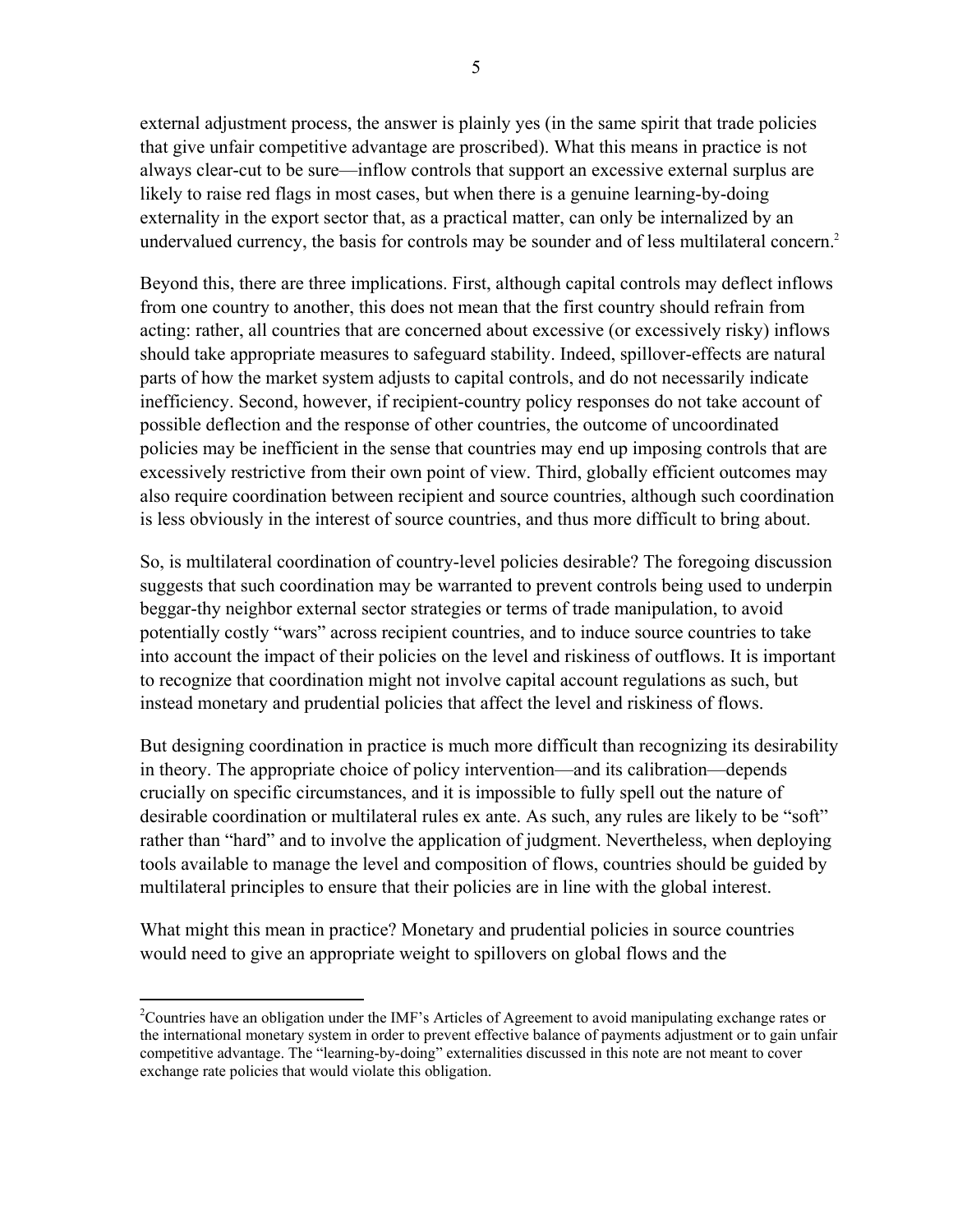macroeconomic and financial-stability risks facing recipient countries. Capital account regulations that deflect flows and amplify risks in other countries would similarly need to internalize their external effects. Multilateral coordination would seek to encourage the adoption of policies that partially internalize spillovers. Inflow controls might thus be used less intensively when there are generalized surges to multiple countries, and policies in surplus countries that restrict inflows might likewise be adjusted at the margin. Supervisory policies in source countries would take account of risks imposed on foreign countries by financial institutions in the source countries. Policies undertaken to gain unfair competitive advantage, with no prudential benefit or genuine learning-by-doing externality, would raise red flags, even if identification of such policies is difficult in practice.

This note is organized as follows. Section II delves into the pure theory of capital controls (further analytic results are available in Korinek, 2012). Section III surveys the relevant empirical literature. Section IV discusses implications of the theory. Section V concludes.

# **II. THE PURE THEORY OF CAPITAL CONTROLS**

Before introducing the (many) real world complications, it is useful to consider first a highly stylized setup in which departures from the neoclassical paradigm are introduced one at a time in order to identify spillovers, externalities, and welfare implications of policy interventions. Accordingly, we consider a world free of any distortions. Countries may be large (able to influence world interest rates) or price-takers in world capital markets.

The interventions contemplated in this note may influence the volume of capital flows or the interest rate at which parties transact, regardless of the purpose of the intervention. These include capital controls and also prudential regulations (the former discriminate on the basis of residency, while the latter do not). The measures may be either temporary (e.g., cyclicallyvarying) or of a more structural nature (for example, the closure of the capital account to certain types of flow). Less obviously, monetary and fiscal policies may also have significant effects on cross-border flows and, to the extent they do, are included in the discussion here.

# *Terms of trade manipulation with market power*

In a world without distortions, would there be any reason to interfere with the free movement of capital across borders? The answer is yes, for the same reason that countries large enough to exert market power may want to impose export taxes or import tariffs. Specifically, creditors may benefit from restricting the supply of capital, driving up the world interest rate and shifting the terms of trade in their favor.<sup>3</sup> For any individual creditor, the best outcome is one in which other creditors restrict their supply so that he can benefit from the better terms

 $\overline{a}$  $3$ In contrast to the optimal tariff argument for goods trade, here creditors suffer a capital loss (depending on the duration of assets) but gain in flow terms when interest rates rise. In what follows, we ignore the first effect.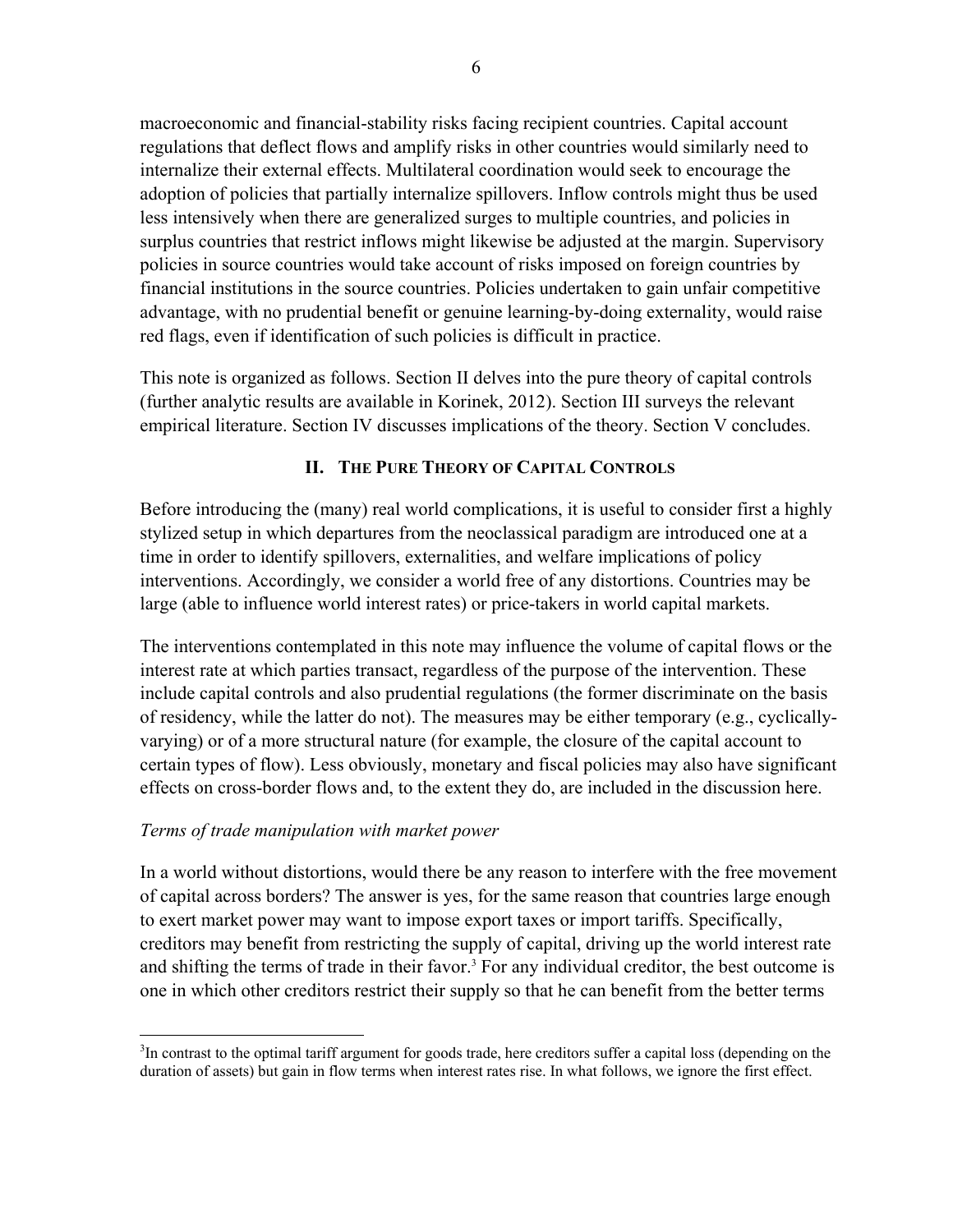of trade on the same—or an even higher—volume of flows. By the same token, debtors benefit from restricting the demand for capital, thereby improving their terms of trade.

While a theoretical possibility, it may seem far-fetched to view large creditors or debtors as deliberately seeking to reduce supply or demand for capital in order to manipulate the world interest rate. But if one considers a broader array of policy interventions (rather than, say, just capital controls) that could influence the volume or price of capital flows (for example, monetary policy), the argument may have an aura of plausibility. To the degree that it does, the case parallels that of the goods market monopolist/monopsonist. Moreover, if both creditors and debtors try to manipulate the terms of trade, then neither succeeds, the world interest rate remains the same, and both lose by the lower volume of cross-border asset trade.

## *Capital controls to address domestic distortions*

Leaving aside incentives for non-competitive behavior, the modern theory of capital controls stresses distortions in the domestic economy that result in excessive foreign borrowing as a rationale for imposing capital controls that can reduce the volume of risky inflows. The externalities may be various. The most obvious are financial-stability risks (Korinek, 2011). In particular, individual domestic borrowers may fail to take account of the externality of their borrowing on the economy's collateral constraint, which binds in the event of a crisis. As a result, the competitive equilibrium entails excessive—and excessively risky (short-term, FX-denominated)—foreign borrowing. The national welfare perspective may therefore call for some form of tax on foreign borrowing, particularly on the more risky instruments.

While distortions emanating from the financial sector are an obvious example where foreign inflows might exacerbate existing externalities, it is not the only example. Another possibility is learning-by-doing externalities in the production of exportables. A country with such an externality might engage in sterilized FX intervention to achieve an undervalued currency, and inflow controls might be essential to maintain the exchange rate at the right level given the production externality (however, this would not be the first-best response, which would be a production subsidy, see Box 1). The capital inflow controls would increase the current account surplus and reduce capital inflows; it is easy to see, moreover, that there exists a "reserve-accumulation-equivalent" to the capital control, as shown in Box 2.

# *Multilateral implications of inflow controls*

What would be the ramifications of such a policy intervention? Begin with the case where there are no distortions in any other country. The capital control (or other policy intervention) by the borrower with the domestic distortion reduces inflows to that country (or increases its current account surplus), thereby reducing world demand for capital and depressing world interest rates (by how much depends on the size of the country in world capital markets). Borrowers gain and creditors lose. But this is just a pecuniary externality, inherent to free markets and, from a global perspective, economically efficient (Box 3).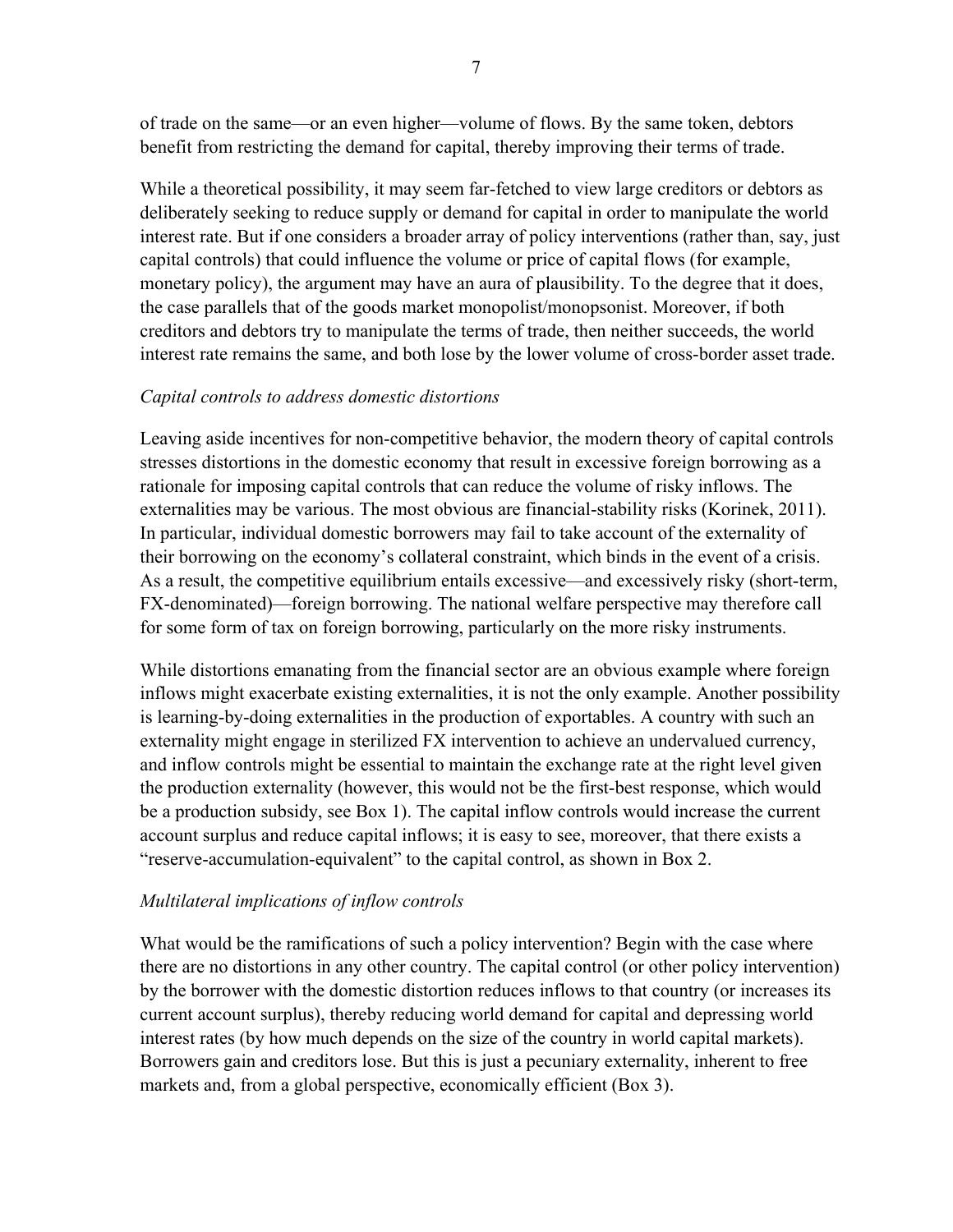#### **Box 1. Learning-By-Doing Externalities in Exportable Production**

We consider a two-period, traded/non-traded good economy that can borrow or lend internationally at a rate (1+r). An externality in the production of traded goods means that a higher level of production, perhaps because of learning-by-doing, leads to greater productivity in the tradable goods sector in the future. With labor the only factor of production, output in the traded goods sector is given by:  $y_1^T = f(l_1)$ ; and  $y_2^T = A(y_1^T) f(l_2)$  where

 $f'(\cdot) > 0$ ,  $f''(\cdot) < 0$  is a standard neoclassical production function and the productivity parameter *A* obeys  $A \ge 1$ ;  $A'(\cdot) > 0$ . Output in the non-traded goods sector is not subject to the production externality:  $y_1^N = g(1-l_1); y_2^N = g(1-l_2); g' > 0, g'' < 0.$ 

#### *Decentralized Economy, Planner's Optimum, and Optimal Government Intervention*

Since the learning-by-doing is external to (i.e., cannot be captured by) the firm, the competitive equilibrium entails too little production of the traded good. Specifically, in the first period, the competitive equilibrium sets the marginal rate of transformation between traded and non-traded goods equal to the real exchange rate (the relative price of non-traded goods) taking as given the externality:

$$
f'(l_1) / g'(1 - l_1) = p_1 \tag{1}
$$

whereas the national social planner, who takes account of the positive externality, would allocate a larger share of the labor force to the production of traded goods:

$$
[1 + A'(y_1^{T*}) f(l_2^*)/(1+r)]f'(l_1^*) / g'(1-l_1^*) = p_1
$$
 (2)

The government can reproduce the national social planner's optimum by offering a subsidy that encourages the production of traded-goods, where the optimal subsidy would be:

$$
s^* = A'(y_1^{T^*})f(l_2^*)/(1+r) > 0
$$
\n(3)

Since this subsidy reproduces the national social planner's equilibrium, it is the optimal intervention; in particular, producers face the more depreciated real exchange rate (given by  $p_1^*$  /  $s^*$  ) while consumers face  $p_1$ .

#### *Capital Controls*

Although a production subsidy to the traded goods sector is the optimal intervention, it requires budgetary sources to implement, and a tax on nontraded production could be difficult to implement if that sector is largely informal. Ghosh and Kim (2008) consider several alternative strategies (export subsidy/import tariff; consumption tax; undervaluation), none of which is first best because they distort the producer and consumer's decision, resulting in too large a current account surplus. Of relevance here is the strategy to impose a control on capital inflows and support an "undervalued" exchange rate through sterilized intervention. The intervention absorbs an amount R of inflows. If *i* is the domestic interest rate at which households and firms transact, and *r* is the world interest rate, then the cost of sterilized intervention in an amount *R* entails a fiscal cost of  $(i - r)R$ .

This is why the strategy needs some limit on the amount of inflows (such as capital controls), otherwise the sterilization cost would be infinite. To see that controls-cum-intervention can be welfare enhancing, it suffices to note that the representative citizen's indirect utility is increasing in R when starting at  $R=0$ :

$$
U'(R) = [\beta(1+r)u_2 - u_1] + \beta u_2 A'(y_1^T) f(l_2) \partial y_1^T / \partial R \Rightarrow U'(R)|_{R=0} > 0
$$
 (4)

At  $R=0$ , *i=r*, so the consumer's usual Euler equation ensures that the first term of (4) is zero at  $R=0$ , while the second term is necessarily positive because the intervention serves to depreciate the real exchange rate, encouraging a re-allocation of labor to the traded goods sector. Although this strategy can achieve the appropriate level of tradables production, it is not the optimal intervention because it also distorts the consumption decision, implying excessive saving and therefore an excessive current account surplus.

More generally, whether the policy involves exchange rate undervaluation or a production subsidy, there are the usual risks of policy intervention—namely that the externality does not really exist but exporters successfully lobby for the intervention, which is socially welfare-reducing, or that the "infant industry" never grows up. From the perspective of other countries, currency undervaluation is worse than a production subsidy because it tends to vitiate their own attempts to promote tradables production through undervaluation. For creditor countries (i.e., the source of capital flows), currency undervaluation may also be worse because it leads to a larger reduction in the recipient country's current account deficit, thus shifting the intertemporal terms of trade against creditors.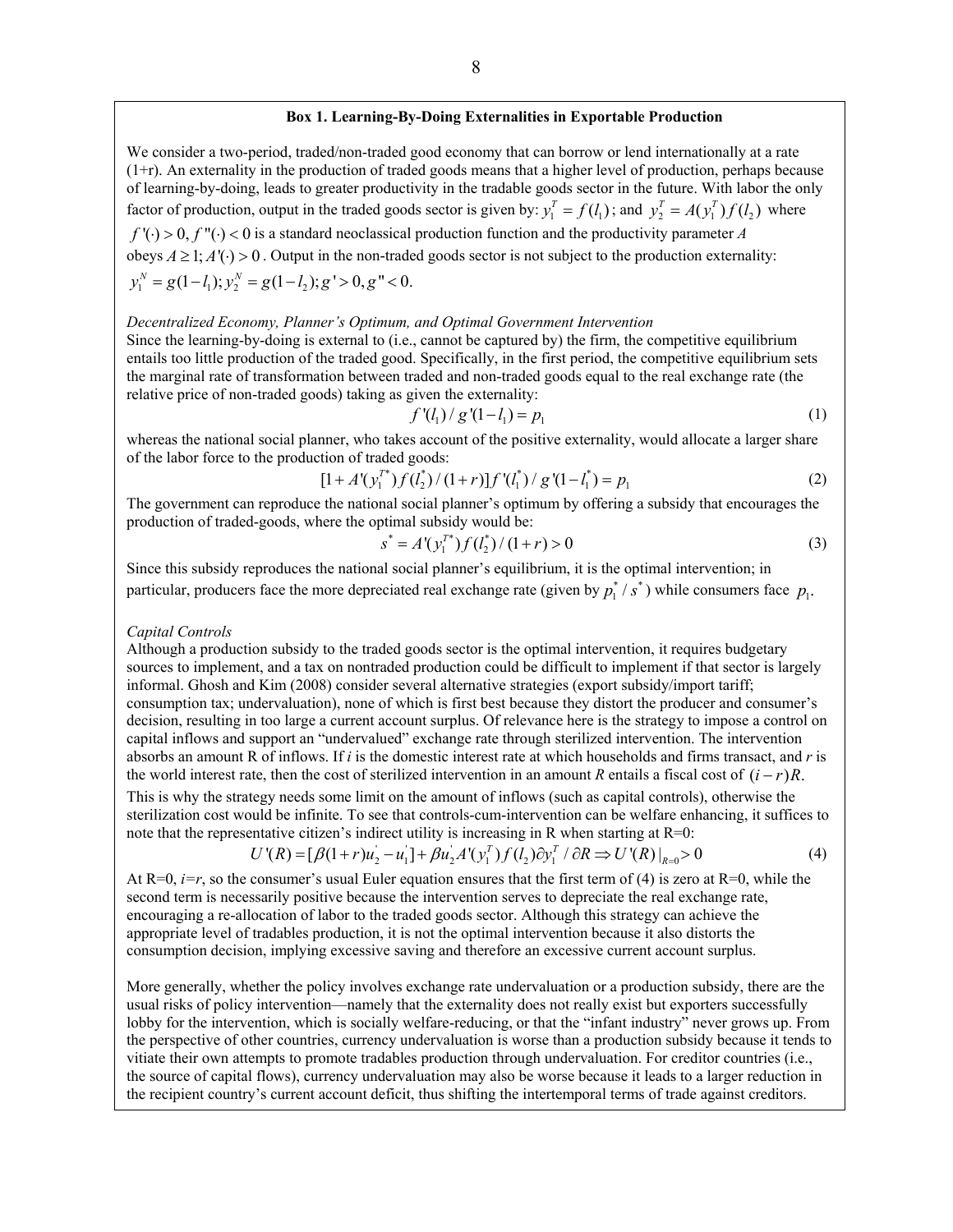#### **Box 2. Equivalence of Capital Controls and Reserve Accumulation**

To what extent is use of capital controls equivalent to sterilized foreign exchange intervention? Capital controls reduce the country's net demand for foreign funds and the world interest rate. Likewise, intervention that prevents currency appreciation leads to a larger current account surplus and downward pressure on world interest rates. Take the case of a region that constitutes a fraction  $m<sup>i</sup>$  of the world economy and that marginally increases its capital control. Applying the implicit function theorem to the equation (1) in Box 2, higher capital controls raise the region's net foreign asset holdings by:

$$
b_r^i = \frac{u_c(c_1)}{-(1 - \tau^i)u_{cc}(c_1)/R - \beta Ru_{cc}(c_2)} \approx c^i / 2\sigma > 0 \qquad (1)
$$

The approximation assumes that capital controls, the net interest rate and the discount rate are sufficiently close to zero and that period 1 and 2 consumption are close to each other. Calibrating the coefficient of relative risk aversion  $\sigma$  to the standard value of 2 implies that a one percentage point increase in capital controls leads to a reduction in capital inflows/GDP (or increase in outflows) of 0.25 percentage points. Or, flipping this around, *reserve accumulation of 1 percent of GDP is equivalent (in terms of the impact on the global capital markets) to imposing a 4 percent capital control*.

The world excess demand for bond holdings is the weighted sum of all bond positions over all regions,  $B = \sum m^i b^i$ . Using the same approximations as above, its response to a change in the world interest rate is

$$
B_R = \frac{\partial \Sigma m^i b^i}{\partial R} = -\Sigma_i m^i \frac{(1 - \tau^i) u_{cc}(c_1^i) b^i / R^2 - \beta u_c(c_2^i)}{-(1 - \tau^i) u_c(c_1^i) b^i / R - \beta R u_{cc}(c_2^i)} \approx y / 2\sigma > 0 \quad (2)
$$

where  $y$  is global GDP. Combining (1) and (2), the effect of capital controls in one region  $i$  on the world interest rate is given by the weighted share of region *i*'s consumption in world GDP:

$$
R_{\tau}^{i} = \frac{\partial R}{\partial \tau^{i}} = \frac{-m^{i}b_{\tau}^{i}}{B_{R}} \approx -m^{i}c^{i} / y \quad (3)
$$

For example, if a country like Brazil, which produces about 3.3 percent of world GDP, imposes an inflow tax of 1 percent, it reduces the world interest rate by 0.033 percentage points. If a country such as China that produces about 10 percent of world GDP accumulates 1 percent of GDP in foreign reserves or, equivalently, imposes a 4 percentage point capital control, then it pushes down the world interest rate by approximately 0.4 percentage points. In practice, of course, the use of capital controls and reserve accumulation are not necessarily substitutes: capital controls are often used to support a policy of sterilized intervention.

Now suppose, more realistically, that other borrowers likewise face distortions in the form of excessive foreign borrowing. Imposition of capital controls by one country lowers world interest rates and deflects capital, exacerbating other borrowers' inflow problem. But this is not a reason for the country to refrain from acting, because spillovers here are pecuniary externalities. The efficient outcome is rather for all (excessive) borrowers to act. This will imply lower world interest rates, benefiting borrowers and hurting creditors without harming global efficiency (Box 3). The same logic applies to a learning-by-doing production externality as to the financial-stability externality. While action by one country makes it more difficult for others to internalize their externalities (not everyone can run larger surpluses $\alpha$ ), from an efficiency standpoint, the resulting pecuniary externalities are globally efficient.

1

<sup>&</sup>lt;sup>4</sup>If exportables are differentiated products, then all countries can export more. If the learning-by-doing stems from exportables production, then all countries can reap the benefits of a production subsidy. But since not all countries can run larger external surpluses, the controls-cum-undervaluation strategy (which, unilaterally, leads to excessive saving and current account surplus) becomes both unilaterally and multilaterally inefficient.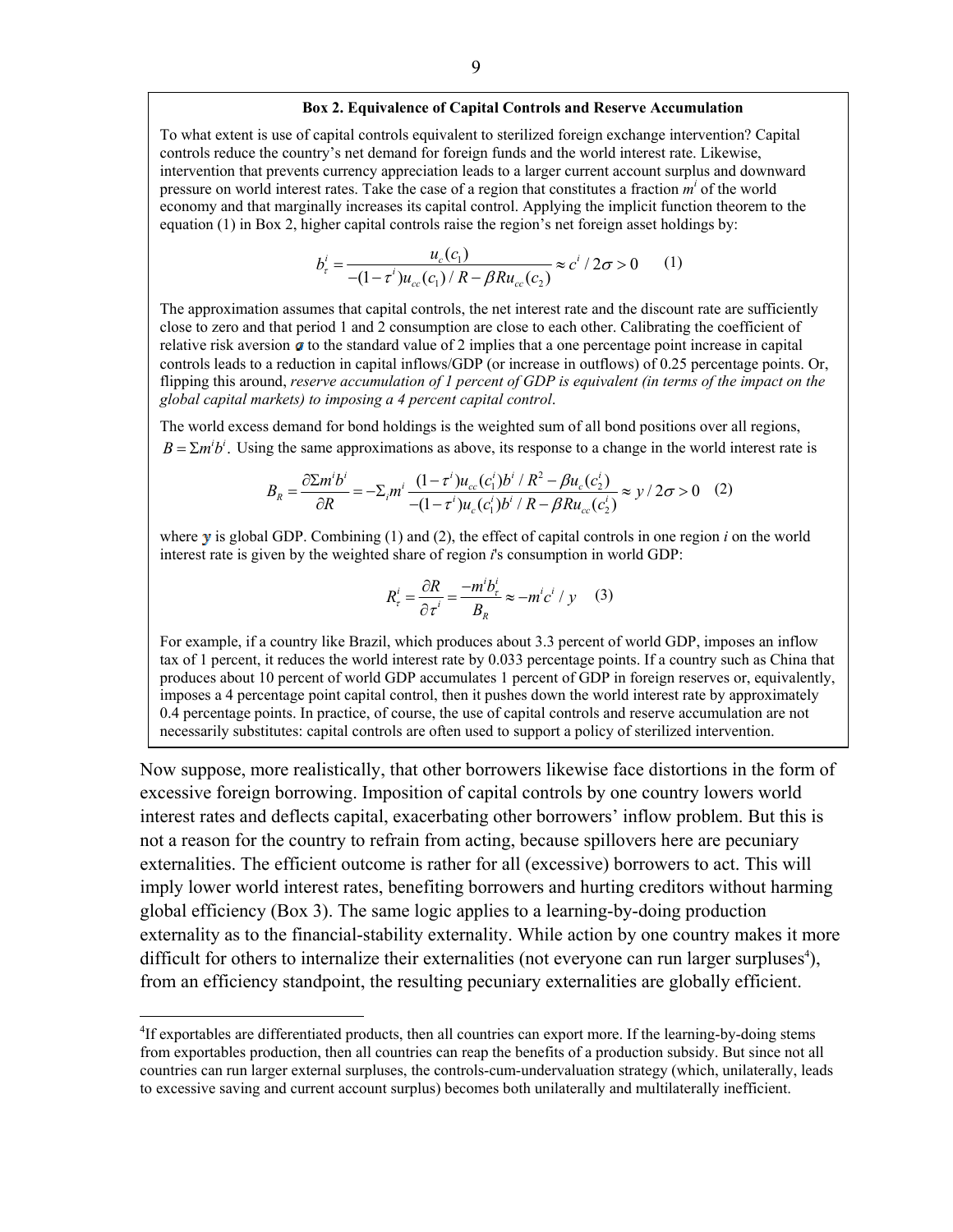#### **Box 3. Global Efficiency of Correcting Domestic Externalities**

Can capital controls—such as taxes on inflows—help address domestic externalities? And would this be globally efficient? Box 1 considered the specific example of a learning-by-doing externality. This box generalizes the result and discusses whether such policy interventions are globally efficient. Again we consider a two-period, open economy model, where the utility function of the representative agent in country *i* is:

$$
U^i = u(c_1^i) + \beta u(c_2^i)
$$
 (1)

The agent's budget constraints imply  $c_1^i = y_1^i - (1 - \tau^i)b^i / R + T^i$  and  $c_2^i = y_2^i + b^i$  where *c* is consumption, *y* is output, *b* is foreign bonds (negative if the country is a debtor),  $\tau$  is the capital control (a tax on foreign borrowing, a subsidy on foreign lending), R is the world interest rate, and T the lump-sum rebate of the capital control revenues. The first-order condition characterizing the representative agent's optimal consumption and foreign borrowing (or lending) decision equates the marginal rate of substitution to the after-tax rate of return:

$$
(1 - \tau^i)u_c(c_1^i) = \beta R u_c(c_2^i)
$$
 (2)

Now suppose that there is a negative externality associated with foreign borrowing. Korinek (2012) considers externalities in the financial sector such that atomistic domestic agents, who fail to take account of the externality, engage in excessive (or excessively risky) foreign borrowing; Ghosh and Kim (2008), Rodrik (2008), and Box 1 above consider a learning-by-doing production externality in the tradable goods sector.

Regardless of the specific nature of the externality, it can be written (in utility-equivalent terms) as  $\zeta^i b^i$  so that

the representative agent's true welfare function is  $W^i = u(c_1^i) + \beta u(c_2^i) + \xi^i b^i$  (though the agent ignores the externality when choosing his optimal consumption and borrowing). The national social planner *does* take account of the externality, yielding the first-order condition:

$$
u_c(c_1^i) = \beta R u_c(c_2^i) + \xi^i R \tag{3}
$$

Comparing (2) and (3), the government can reproduce the national social planner's optimum by imposing a tax on capital flows equal to

$$
\tau^i = \xi^i R / u_c(c_1^i) \tag{4}
$$

 thus forcing the representative agent to take account of the negative externality (e.g., on financial stability) associated with his foreign borrowing. In a multi-country world, where there are *N* (not necessarily identical) countries, the world interest rate, R, will adjust to ensure that the capital market clears:  $\sum_{j=1}^{N} b^j = 0$ .

The tax on foreign borrowing is optimal from the individual country's perspective. But is it globally efficient? It turns out that it is. This can be shown by considering the optimal allocation that would be chosen by a global social planner who optimizes a weighted sum of national welfares, assigning to country *i* a weight  $\phi^i$ , subject to each country's budget constraint and the global market clearing condition  $\sum_{j=1}^{N} b^j = 0$ , which has a shadow price (Lagrange multiplier),  $V$ . The first-order condition characterizing the global social planner's optimum is:

$$
u_c(c_1^i) = \beta R u_c(c_2^i) + \xi^i R + vR / \phi^i \quad i = 1,...N
$$
 (5)

At the global social planner's optimum,  $v = 0$ , because the planner does not need any additional bonds to achieve the optimal allocation (so the shadow value on easing the constraint on the global supply of bonds is zero). Setting  $v = 0$  in (5) and comparing to (3) shows that the national social planners (whose optimal decisions are given in (3)) achieve the same allocation as the global social planner (whose optimal allocation is given in (5)). The intuition for why the Nash equilibrium among national planners is globally efficient is simple: each planner has one target (i.e., to offset the externality) and one instrument (the tax on capital flows)—a general result in the theory of policy coordination is that when countries have as many instruments as targets, there is no need for coordination as the Nash equilibrium will be efficient (see Ghosh and Masson, 1994).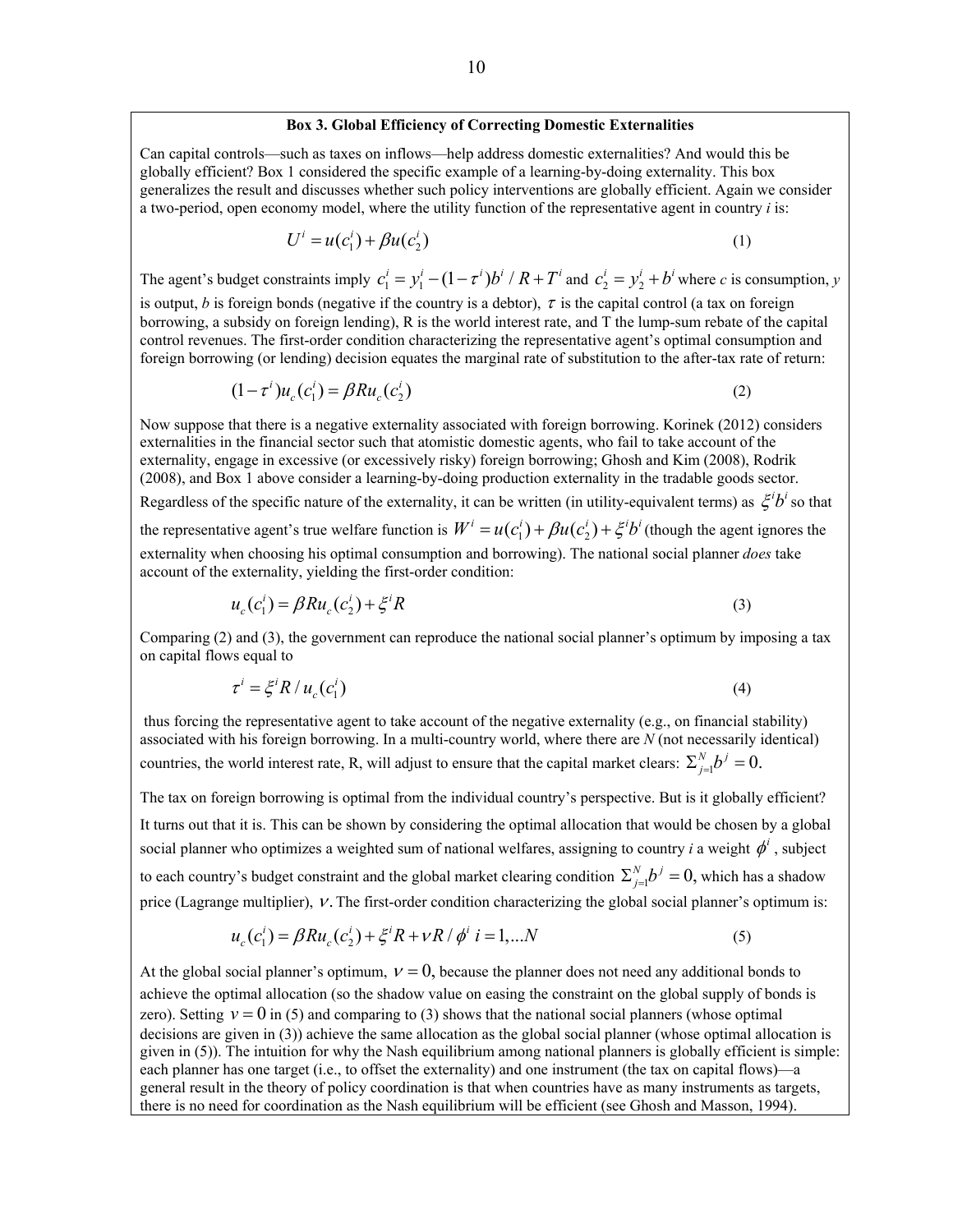## *Costly capital controls*

 $\overline{a}$ 

The notion that all borrowers that are borrowing excessively should impose capital controls implicitly assumes that such controls are costless. In practice, there are likely to be several types of cost associated with such policies: administrative cost (i.e., paying officials to administer the controls); compliance costs for financial institutions and others affected by the controls; and efficiency costs due to imperfect targeting of excessively-risky forms of inflow. There are also costs from implementing an export-led growth strategy supported by inflow controls (as an answer to a production externality), most notably quasi-fiscal sterilization costs and distortive effects on consumption (controls lead to excess saving). Finally, since imposition of controls may create vested interests, these costs may be long lasting.

While administrative and compliance costs should not be downplayed, it is the economic distortions—collateral damage—caused by imperfect targeting of risky flows that is likely to be especially important. It stands to reason, moreover, that the more intensive the control, the greater the collateral damage. For instance, since a higher tax rate will give greater incentive for circumvention, its breadth of application will rise, and caught in the net will be flows that otherwise would not merit being restricted. As such, the cost function is likely to be convex: not only increasing in the intensity of the control, but increasing at an increasing rate.

Costliness of controls implies that actions by other borrowers or creditors that exacerbate domestic distortions (e.g., by lowering world interest rates and inducing more inflows where there is already over-borrowing) have substantial multilateral welfare implications. Costly spillovers existed above, but they were immaterial because (by assumption) they could be costlessly offset by countries. Even when offsetting policies are not costless, there is no presumption that actions to offset domestic externalities should be proscribed. But it is likely that in such cases, unfettered unilateral actions will no longer be globally efficient (Box 4).<sup>5</sup>

This is perhaps very stark in the case of multiple countries attempting to pursue an export-led growth strategy. Since it is not possible for all countries to run larger surpluses, the futility of unilateral policies is readily apparent. Moreover, the benefit-cost calculus for a capital controls war that stifles goods trade is likely to be much less favorable than when the war is based on deflecting capital flows. The reason is that, in the extreme, when international asset trade falls to zero because of prohibitive capital controls, the resulting stifling of asset trade also means that financial-stability risks from cross border flows (the externality) fall to zero. But when goods trade falls to zero, the resulting stifling of goods trade means not only that gains from trade are extinguished, but also that none of the production externality is captured.

<sup>&</sup>lt;sup>5</sup>Specifically, regardless of whether costs are linear or convex, there will be a case for coordination among capital-receiving countries. If costs of controls are convex, global efficiency will also necessitate coordination between borrowers and lenders, so that the marginal cost of inflow controls in the recipient country equals the marginal cost of outflow controls in the source country. If costs are instead linear, then the global efficiency criterion does not, itself, determine the optimal split between inflow and outflow controls.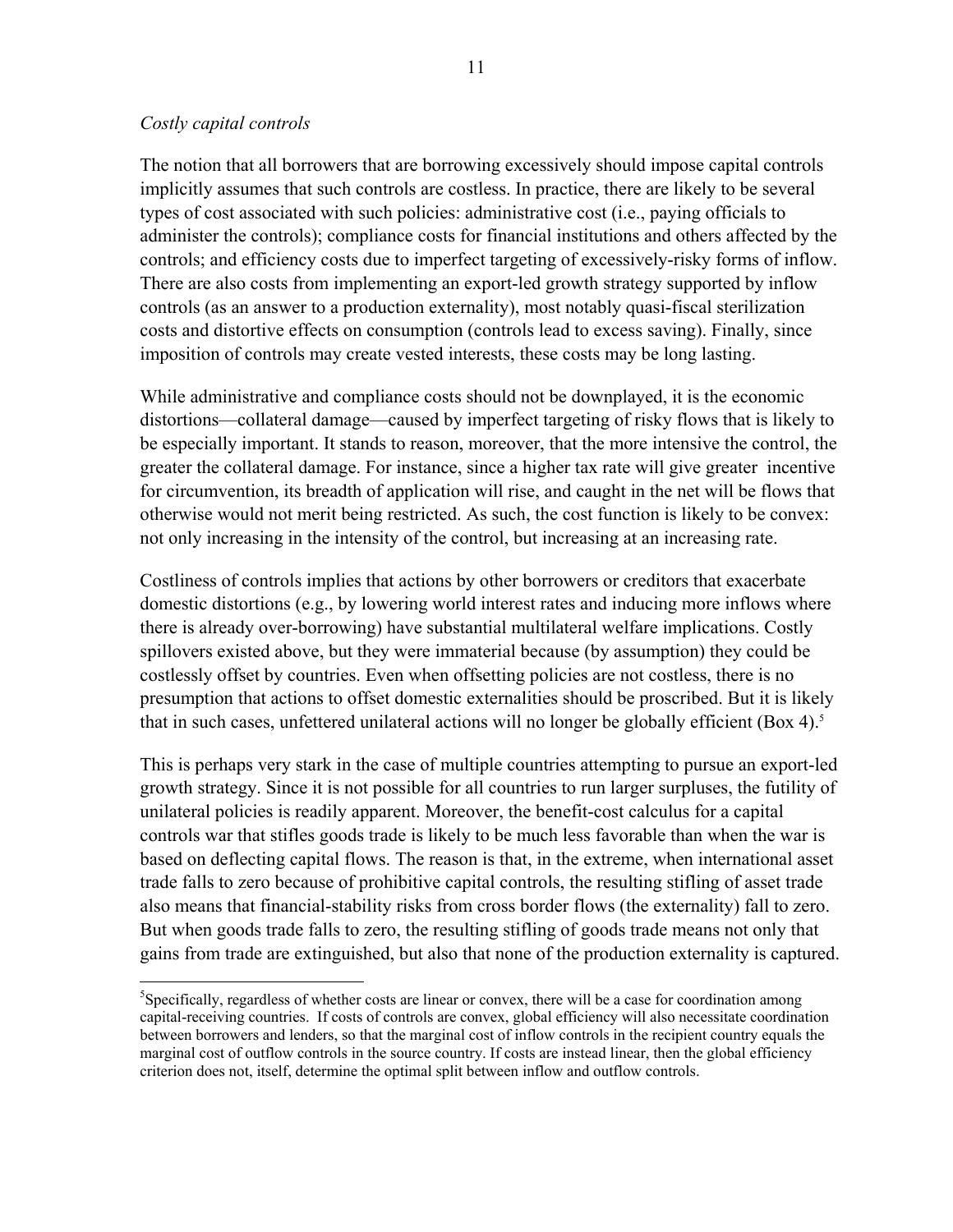#### 12

#### **Box 4. Role for Coordination under Costly Capital Controls**

As discussed in Box 2, when there are domestic externalities associated with capital flows, governments can induce domestic agents to take account of them by imposing taxes on the flows. Moreover, these (uncoordinated) taxes are globally efficient. But are there circumstances under which they would not be efficient and coordination would be required? The answer is yes, provided the capital controls themselves entail costs. Again we consider a two-period model where the representative agent disregards the externality associated with capital flows. The national planner must choose the optimal tax on capital flows to maximize welfare taking account of the welfare cost of imposing capital controls, given by  $\Omega(\tau)$ , where the cost function

is assumed to be increasing and convex (increasing at an increasing rate) in the tax rate:  $\Omega' \ge 0$ ,  $\Omega'' > 0$ :

$$
W^{i} = u(c_{1}^{i}) + \beta u(c_{2}^{i}) + \xi^{i} b^{i} - \Omega(\tau^{i})
$$
\n(1)

The resulting first-order condition characterizing the national social planner's optimum is:

$$
u_c(c_1^i) = \beta R u_c(c_2^i) + \xi^i R - \Omega^i(\tau^i)(1 - \tau^i)(\sigma_1^i + R \sigma_2^i)
$$
 (2)

where  $\sigma_t^i \equiv u_{cc}(c_t) / u_c(c_t)$ ,  $t = 1,2$ . The terms in (2) trade off the benefits of foreign flows for consumptionsmoothing against the domestic externality but also the cost of imposing capital controls. Solving for the national planner's optimal tax rate shows that it will be positive as long as there is an externality, but it will fall short of fully offsetting the externality because of the costs associated with the imposition of the control:

$$
0 \leq \tau^i < \xi^i R / u_c(c_1) \tag{3}
$$

By contrast, when controls are not costly, the planner fully offsets the externality (see eqn. (4) in Box 2). What tax rates would a *global* planner choose for each country, *i=1,..N*? It can be shown that they must satisfy:

$$
\sum_{j=1}^{N} (1 - \tau^j) \Omega^j(\tau^j) = 0 \tag{4}
$$

that is, the global social planner will try to minimize the aggregate global cost of the capital controls by spreading the use of controls across countries (given the convexity of the capital control cost function, it is better to have two countries impose relatively low controls than to have one country impose high controls). More precisely, the weighted average marginal distortion imposed by capital controls must be zero as in (4).

If there are no externalities associated with capital flows  $({\xi}^i = 0 \forall i)$ , then the solution to (4) is simply

 $\tau^i = 0 \forall i$  —the global planner sets all tax rates equal to zero. This is intuitive, and is the only case where the nationally chosen tax rates (3) coincide with those chosen by the global planner (4). More generally, (3) and (4) will differ, and the uncoordinated equilibrium among national planners will be globally inefficient (intuitively, each planner now has two targets—offsetting the domestic distortion and minimizing capital control costs—but still only one instrument, so the uncoordinated equilibrium is inefficient). Consider the following examples and some for the calibration exercises in Box 5:

**Example 1 (Symmetric countries)**. Consider a world economy of  $k \ge 1$  identical countries that impose capital controls to offset domestic externalities, incurring a cost  $\Omega(\tau') > 0$ . Since countries are identical, however, the capital controls simply deflect capital to each other, with no net effect on flows or the externality. Therefore, it is Pareto efficient to set all controls to zero, thus avoiding the cost of controls. Indeed, that is the global social planner's solution (the only solution to equation (4) for symmetric countries is  $\Omega(\tau^i) = 0 \forall i \Rightarrow \tau^i = 0 \forall i$ ).

**Example 2 (Two countries with asymmetric externality)**. Consider a world with countries *i* (borrower) and *j*  (lender). Country *i* experiences an externality from excessive inflows  $\xi^i > 0$ , so its planner imposes an inflow

control,  $\tau^i > 0$  whereas country *j* will not impose any controls. This equilibrium is inefficient and the optimality condition (4) is violated. A global planner would lower the tax rate in country *i* and impose a tax on outflows in country *j*. Given the convexity of costs, the sum of the deadweight loss from the (lower) inflow control plus the outflow control will be less than the cost of a high inflow control in the borrowing country.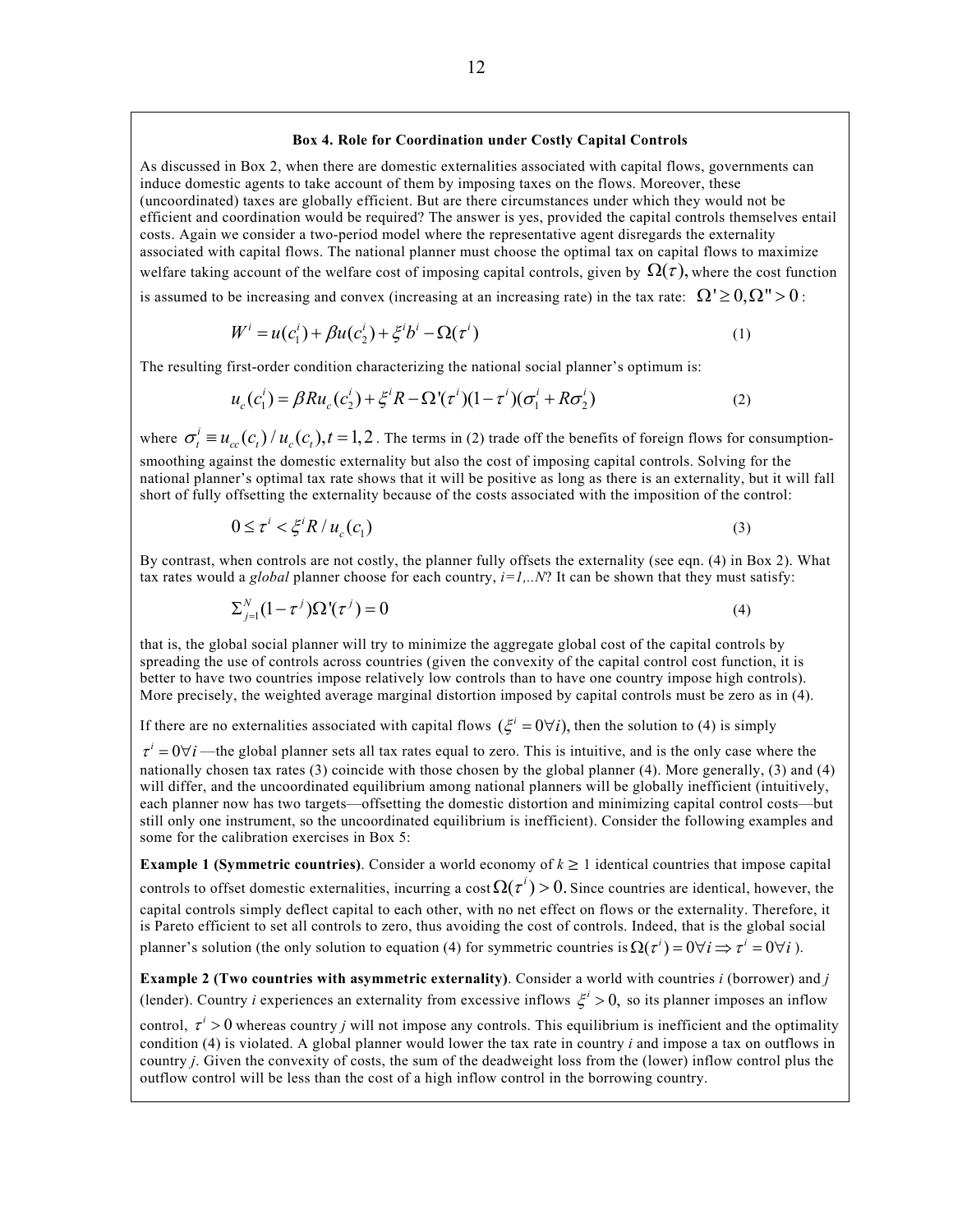#### **Box 5. Gains from Coordination under Costly Capital Controls**

This Box provides a simple calibration of the gains from coordination under costly capital controls. We focus on capital flows between two regions—a borrowing region that exhibits domestic externalities and a lending region that is not subject to externalities. The relative size of the two regions is assumed to be three-to-one, roughly corresponding, for example, to the relative sizes of the US and Latin America. In our example, reported in the first panel of Table 1, the borrowing region imports capital in the amount of 3.1 percent of GDP at a world interest rate of 4.1 percent in the laissez faire equilibrium.

We assume that the externality  $\xi^i$  in the borrowing region is 6 percent, and that both regions experience a

resource cost of imposing capital controls that takes the functional form  $\Omega(\tau) = \alpha \tau^2$ . The parameter  $\alpha$  is set to 0.05 so that planners in the borrowing region find it optimal to correct only two-thirds of the externality in the absence of coordination, imposing a 4 percent inflow tax. Since there are no externalities among lenders, domestic planners in that region impose no controls on lending. In the resulting equilibrium, reported in the second panel of Table 1, capital flows in the borrowing region decline to 2.3 percent of GDP, corresponding for example to the situation in Brazil in 2010. The world interest rate falls to 3.1 percent per year due to the lower worldwide demand for capital. In the Nash equilibrium among planners, capital controls increase the welfare of borrowers by the equivalent of a 0.048 percent increase in consumption and reduce the welfare of lenders by .009 percent due to the lower interest rate. (If borrowers compensated lenders for their loss, they would still enjoy a welfare gain of 0.020 percent.)

|                 | Laissez Faire   |        |                 | Nash Equilibrium |                 | <b>Full Coordination</b> | Coordination with        |           |
|-----------------|-----------------|--------|-----------------|------------------|-----------------|--------------------------|--------------------------|-----------|
|                 |                 |        |                 |                  |                 |                          | <b>Restricted Lender</b> |           |
| $\xi = 6\%$     | <b>Borrower</b> | Lender | <b>Borrower</b> | Lender           | <b>Borrower</b> | Lender                   | Borrower                 | Lender    |
| capital control | $0\%$           | $0\%$  | 4.04%           | $0\%$            | 3.13%           | $-0.90\%$                | 3.72%                    | set to 0  |
| <b>CA/GDP</b>   | $-3.09%$        | 1.03%  | $-2.32%$        | 0.77%            | $-2.33\%$       | 0.78%                    | $-2.38%$                 | 0.79%     |
| interest rate   | 4.12%           |        | 3.09%           |                  | 4.03%           |                          | 3.17%                    |           |
| Awelfare LF     | 0               | 0      | 0.0479%         | $-.0088%$        | 0.0496%         | $-.0088%$                | 0.0481%                  | $-.0088%$ |
| ∆welfare Nash   |                 |        |                 | 0                | 0.0017%         | 0                        | 0.0002%                  |           |

|  |  | Table 1. General Equilibrium Effects of Capital Controls with and without Coordination |
|--|--|----------------------------------------------------------------------------------------|
|  |  |                                                                                        |

If all countries in the two regions coordinate their use of capital controls, a more efficient global equilibrium can be achieved. As reported in the third panel of Table 1, the borrowing region reduces its inflow tax from 4 percent to 3.1 percent and the lending region imposes a control of 0.9 percent on outflows. The sum of the two controls is almost unchanged from the Nash equilibrium, but since the cost of imposing capital controls is convex, the two regions reduce the aggregate cost  $\Omega(\tau)$  by sharing the burden of regulation.

The net global welfare gain from coordination is equivalent to a .0017 percent increase in consumption of the borrowing country. Observe that this gain is an order of magnitude lower than the gains of going from laissez faire to the uncoordinated Nash equilibrium among national planners. (For ease of interpretation, we assume that in coordinated equilibria, a transfer from lenders to borrowers keeps the welfare of lenders unchanged from the Nash equilibrium.)

Finally, we consider a global planner who internalizes the general equilibrium effects of capital controls on the world interest rate but cannot impose capital controls in the lending region. This situation may reflect for example that this region is an important financial center where the imposition of capital controls would carry prohibitive costs. The resulting equilibrium is reported in the last two panels of Table 1. All countries in the borrowing region now impose capital controls that are smaller than the unilaterally optimal controls in the Nash equilibrium, but larger than in the case of full coordination.

As a result, the world interest rate and welfare marginally increase compared to the Nash equilibrium, but the gains are smaller than in the case of coordination with lenders. The global planner reduces the capital control for borrowers even if lenders cannot adjust their controls because he recognizes that lowering borrowers' controls raises the world interest rate, which also discourages borrowing but without imposing the deadweight loss  $\Omega(\tau)$ . (For this form of coordination to lead to a Pareto improvement, the global planner again needs to compensate borrowers for the higher interest burden by making a compensatory transfer from lenders.)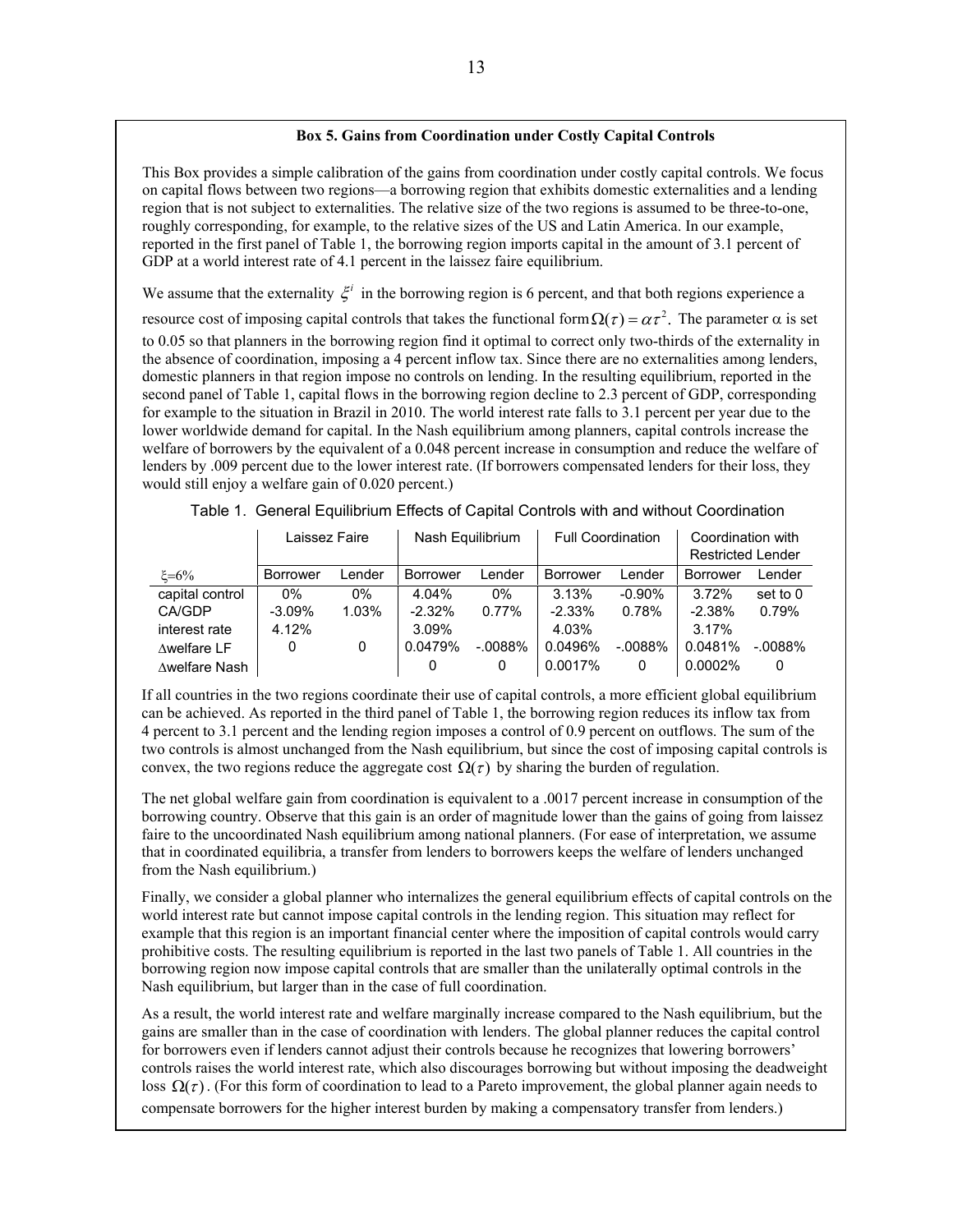## *Coordination among borrowers*

Coordination between borrowing countries imposing controls on capital inflows is necessary because, if they fail to coordinate, each country may end up imposing controls that are too high from its own perspective. This result actually follows directly from the country's costbenefit calculus in choosing the level of capital controls given its distortive cost. When the country ignores the repercussions on other borrowers of the deflected capital flows and their likely reaction to them, it overestimates the benefit of the controls because it fails to recognize that the equilibrium reduction in inflows will be smaller once other countries react by imposing their own controls. Put differently, at the end of the capital control war, borrowing countries would find that, from their own perspectives, capital controls are too high (and the volume of flows too low): each borrower that imposed controls would be better off if they could jointly agree to lower controls from their uncoordinated equilibrium levels.

## *Source-country policies*

 $\overline{a}$ 

The second inefficiency concerns the role of creditor countries in managing outflows. If the cost of capital controls is convex, then it would be more globally efficient to split that cost between borrowing countries (who would impose controls on inflows) and lending countries (who would impose controls on outflows).6 One obstacle to such coordination is that capitalexporting countries do not directly benefit from moving from the uncoordinated equilibrium (where they do not impose controls or adjust other policies—e.g., monetary policy—to take account of the impact on borrowing countries, and therefore do not incur any associated costs) to the coordinated equilibrium (where they incur such costs).

Nevertheless, it may be in the interests of capital-sending countries to impose some restraint on outflows, especially when these are exacerbating global financial-stability risks. First, they may simply want to contribute to global stability, recognizing that it is a public good. Second, inasmuch as crises in recipient countries imply losses for financial institutions in source countries, it may be in the latter's interest to reduce the risk of such crises.<sup>7</sup> In that case, measures that reduce the volume or riskiness of outflows constitute a form of prudential regulation for banks in creditor countries. Third, creditor countries enjoy a terms of trade

<sup>&</sup>lt;sup>6</sup>Coase's (1960) theorem on the irrelevance of the assignment of externality-generating rights does not apply here because convex costs imply that technological efficiency requires splitting the burden of capital controls between source and recipient countries.

<sup>&</sup>lt;sup>7</sup>A voluminous literature documents the impact on source countries of financial crises in borrowing countries: see, e.g., Sachs and Huizinga (1987) on the Latin America debt crisis (which posed a systemic threat to U.S. banks); and Boughton (2012) for discussion of the Asia and Russian crises. If source countries have their own incentive to restrict outflows (perhaps because of negative repercussions of a crisis in the borrowing country), then global efficiency requires the equalization of the marginal cost of inflow controls in the recipient country to the marginal cost of outflow controls in the source country; when these costs are linear (i.e., not convex), the global efficiency criterion does not pin down the optimal split between inflow and outflow controls.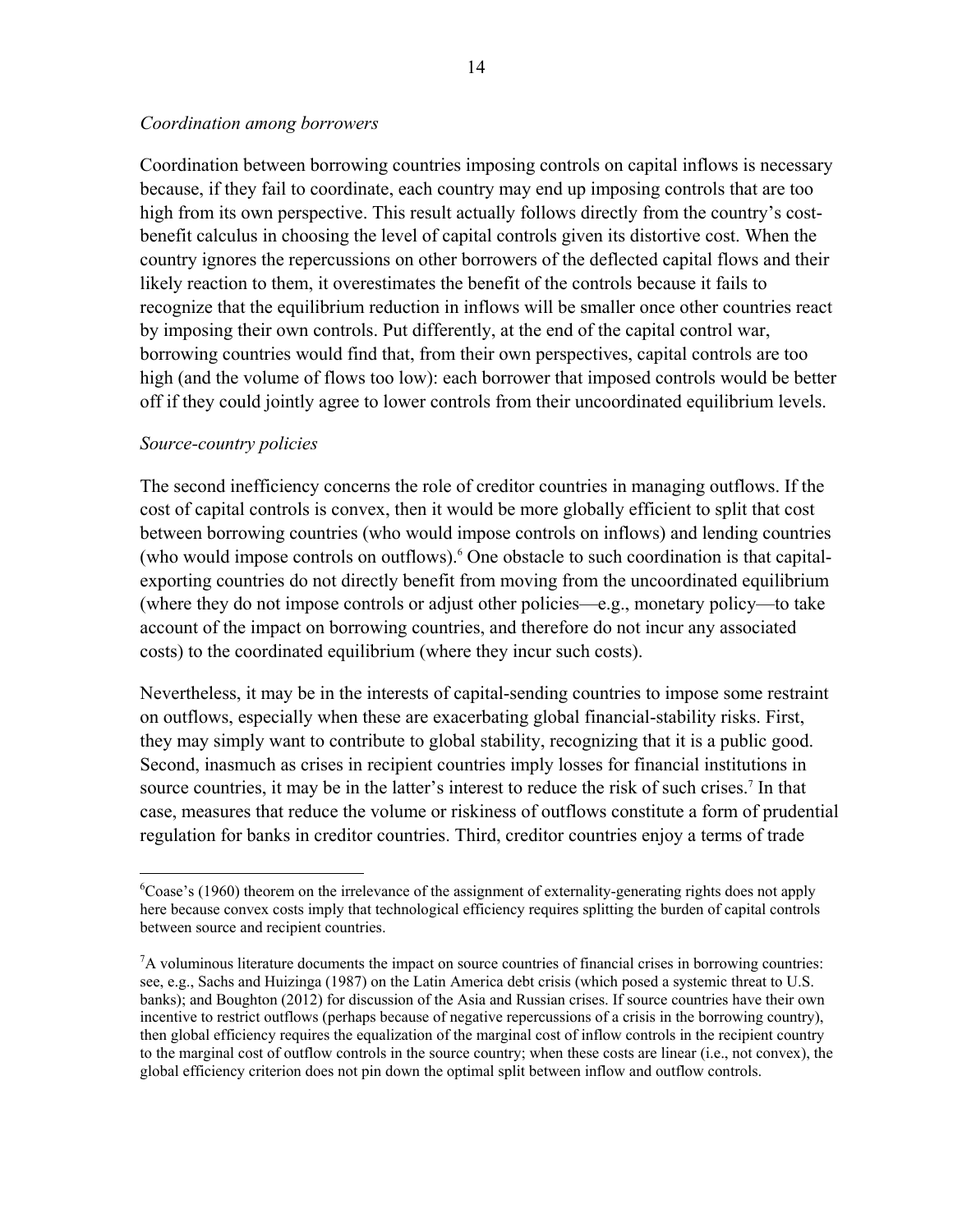gain on their flow of lending by reducing the supply of capital, so measures that reduce outflows would be in their interest—even if undertaken in order to reduce financial-stability risks in recipient countries. In this case, there is a happy coincidence whereby the (incidental) exercise of monopoly power by source countries helps debtor countries which would otherwise be over-borrowing.

In sum, once we depart from the first-best world of perfect markets there may be valid economic reasons for interventions to address domestic externalities such as those that result in excessive—or excessively risky—foreign borrowing. And, as a matter of logic, in a second best world, policy actions by borrowers or lenders can exacerbate existing externalities such that cross-border spillovers have global welfare implications. In general, this does not mean that countries should refrain from policy interventions—but it does mean that efficient outcomes will likely require coordinated policies. This is a fortiriori the case when capital controls are being pursued to support an export-led growth strategy. When naked mercantilism is the basis of policy at the country level, it is clear that the policy is neither unilaterally nor multilaterally efficient. But even when such policy is unilaterally desirable, say because of genuine learning-by-doing externalities in exportables production, the need for multilateral coordination to avoid self-defeating policies is very clear.8

## **III. SURVEY OF EMPIRICS**

Any call for policy coordination—both among capital-recipient countries, and between capital-exporting and capital-importing countries—is predicated on the relevant spillovers being quantitatively important. Indeed, if capital controls (and other policies that have similar effects) do not have a significant impact even on the flows to the country imposing them, then the whole discussion is moot. In this section, therefore, we review existing evidence on three questions: do capital controls alter the volume or composition of capital inflows? Does the imposition of controls by one borrower deflect flows to others? And do policies in source countries appreciably affect the volume of cross border flows to capital-recipient countries?

## *Volume and composition of capital inflows*

1

Most of the evidence on the effectiveness of capital controls suggests that they have little effect on overall flows. This finding relates to countries that have relatively open capital accounts (many of today's emerging market countries, for example); there is little doubt that countries that are less well integrated in global capital markets can influence the magnitude of flows through a range of administrative measures and quantitative limits. In general, the effectiveness of controls in regulating the magnitude of flows depends on how extensive they

<sup>&</sup>lt;sup>8</sup>Moreover, learning-by-doing externalities seem more relevant for countries behind the technological frontier, not for those at the frontier. So the basis of an undervaluation strategy is likely to be fundamentally asymmetric.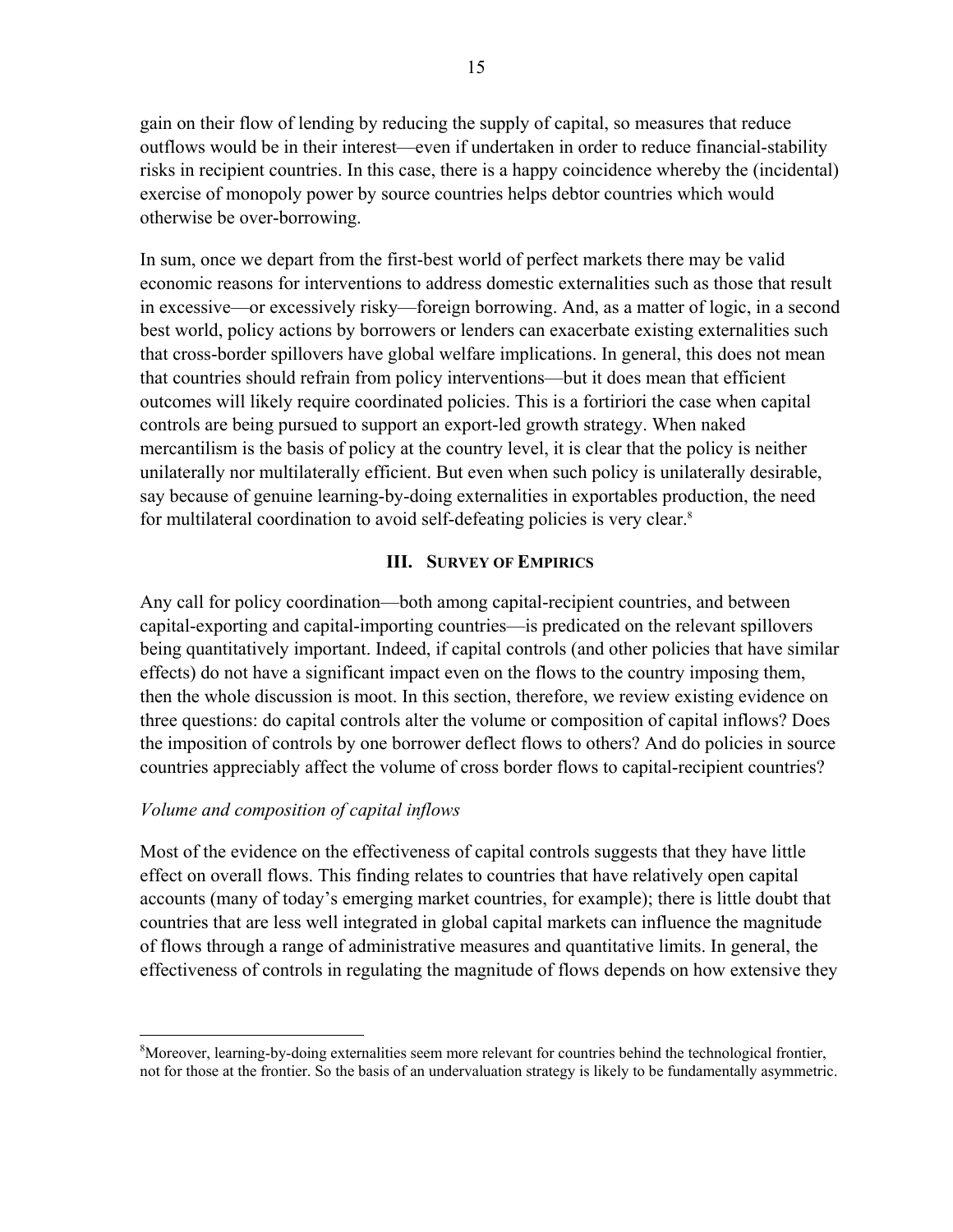are, whether the country maintains the necessary administrative and institutional infrastructure to enforce controls, and the extent of investors' incentives to circumvent them.

The lack of convincing evidence on the impact of controls on the overall level of capital flows likely reflects a number of factors. For countries with relatively open capital accounts, capital controls have represented marginal changes that have been undertaken alongside a range of other measures which also impact flows, increasing the difficulty of isolating the effects of capital control measures themselves. Measuring the intensity of capital controls has also been a problem plaguing empirical investigations. And perhaps foremost are fundamental econometric identification problems—if countries that are facing large inflows are the ones that impose controls, it is not surprising that econometric studies find no, or even a positive, relationship between controls and the magnitude of inflows.

In light of these identification problems, the existing empirical studies should not lead one to conclude that controls have no traction in managing the level of flows. The empirical evidence that controls have a systematic impact in tilting the composition of flows, moreover, also casts doubt on the notion that the aggregate volume of flows is impervious to the level of controls. This is because, if there are no aggregate volume effects but significant compositional effects, there would need to be full offsets across different types of flow in response to controls. This seems highly implausible, given the different forces that likely drive the individual components of the capital account. If, for example, controls help to curtail inflows of short-term debt, it is much more likely that total inflows would be reduced than that another component of the capital account—e.g., foreign direct investment—would rise dollar-for-dollar with the reduction in short-term debt.

We conclude that the lack of strong evidence in favor of aggregate effects of capital controls reflects more the difficulties of getting the data to speak loudly than a lack of traction of the policies themselves. Literature reviews and meta-studies (including Magud et al. (2011), Habermeier et al. (2011) and Ostry et al. (2010, 2011)) suggest that capital account policies have traction along a number of dimensions—monetary policy independence, the exchange rate path, and compositional effects (see also Klein, 2012, forthcoming). While evidence of an impact on the total volume of flows is thus hard to come by, this may reflect identification problems more than reality.

# *Diversion and cross-border spillovers*

If capital controls impact the aggregate level of flows, there is obviously potential for them to have welfare implications for other countries, e.g., by diverting flows in situations where such diversion would amplify existing distortions. Is there any evidence to confirm this notion? Direct evidence of cross-border effects from capital account policies is mixed, an unsurprising finding in the light of the limited evidence that such policies have sizable effects on capital flows to the country imposing the measure. Forbes et al. (2011) finds small average effects on flows to other countries from the imposition of capital controls by Brazil: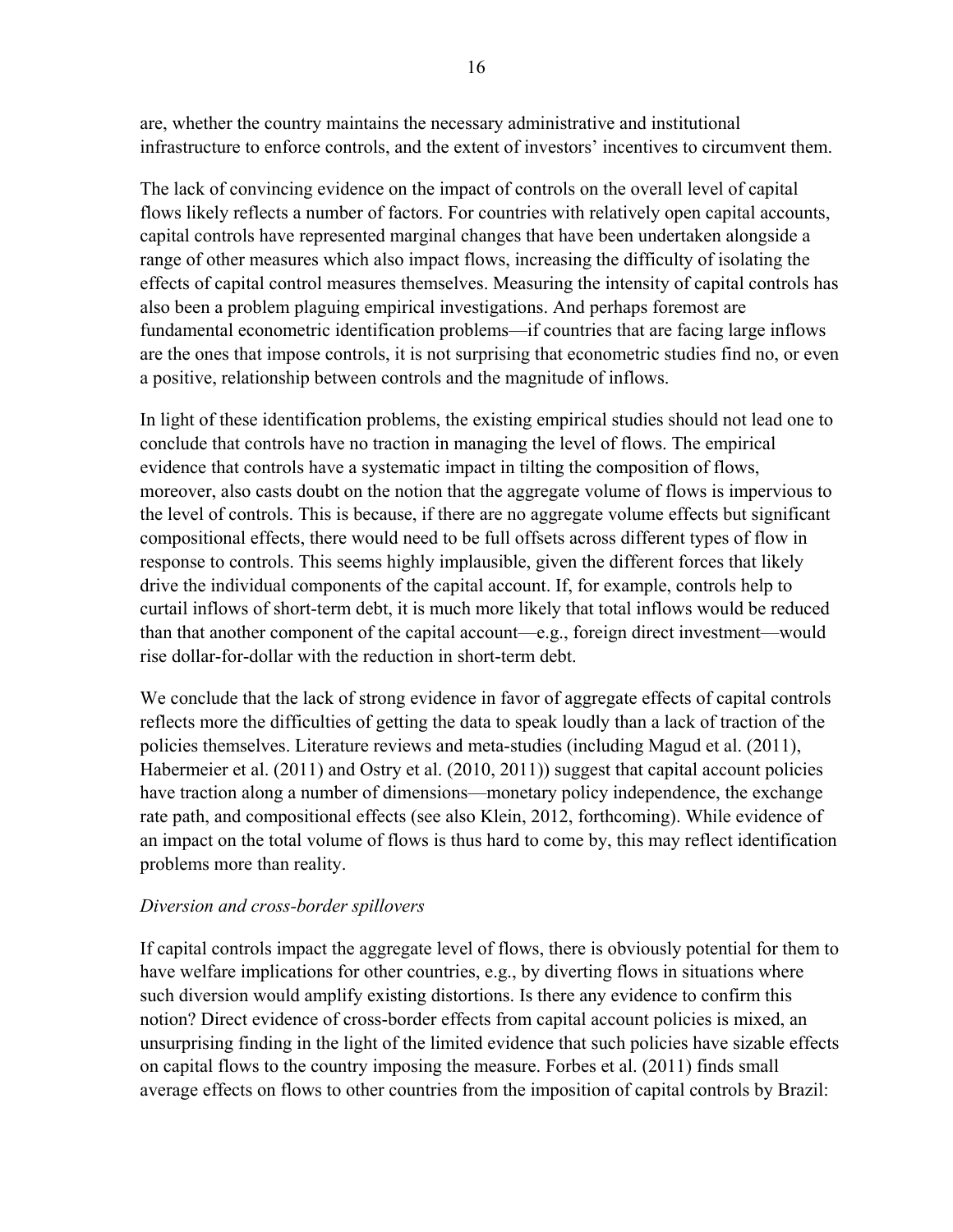some countries saw increases in inflows as a result of the Brazilian measures, while others saw decreases. IMF (2011) using a slightly different methodology/data comes to a similar conclusion, that capital account policies have on occasion led to increases or decreases in flows to other countries. Both studies suggest different explanations to rationalize the results, including search for yield (which pushes capital to countries with no controls) or amplified risks of the imposition of controls in other countries (deflecting capital toward countries deemed less likely to impose controls), which may lead total outflows from source countries to diminish. The latter result—that capital is deflected away from other countries likely to impose controls—means that a capital control war between capital-receiving countries is unlikely to occur. Inasmuch as countries that are facing excessive inflows are more likely to want to impose controls, it may also mean that the deflection is efficient.

#### *Source-country policies*

<u>.</u>

What are the effects of source country policies on capital flows to emerging economies? There is certainly plenty of evidence along a broader dimension of this question, for example, the spillover effects from monetary policy in source countries through cross-border flows (e.g., Calvo et al., 1993; Taylor and Sarno, 1997; Reinhart and Reinhart, 2008; Ghosh et al., 2012). Indeed, empirical studies typically find that advanced economy interest rates (or other proxies for monetary policy) are among the most important determinants of capital flows to EMEs.<sup>9</sup> The existence of spillovers from a range of policies (monetary, financial, fiscal, regulatory, and structural) has been documented in the series of spillover reports undertaken by the Fund over the past year: such spillovers can and do operate in part through crossborder financial flows and can have welfare implications when the resulting flows exacerbate pre-existing distortions. Spillovers from macroprudential policies are also evident in cases where, for example, deficiencies in domestic prudential or regulatory policies amplify the extent of risky cross-border capital flows (IMF, 2011).

To sum up, empirical evidence on the impact of capital account policies is mixed, and generally stronger in terms of finding an effect on the composition of flows than on the aggregate level. However, the finding of negligible effects on aggregate flows may reflect econometric identification problems more than reality. Similarly, the finding of small crossborder spillovers may reflect more the small measured unilateral effects than a true absence of spillovers (and possibly also the fact that measures imposed to date have been small in the grand scheme of things). The potential for spillover effects from capital account policies, moreover, would seem to be a salient risk were capital controls to become larger in the future. Whatever stand one takes on the strength of the empirical evidence, the logical arguments presented in Section II, and their implications presented in Section IV below, will remain valid. If the spillovers and distortions are strong, then the case for multilateral

<sup>&</sup>lt;sup>9</sup>Note that the argument, sometimes made, that quantitative easing produces a wall of liquidity that washes over emerging market countries, should really be recast in terms of the prices of different assets, with the actions by central banks engaged in QE providing incentives to invest in riskier assets, including riskier foreign assets.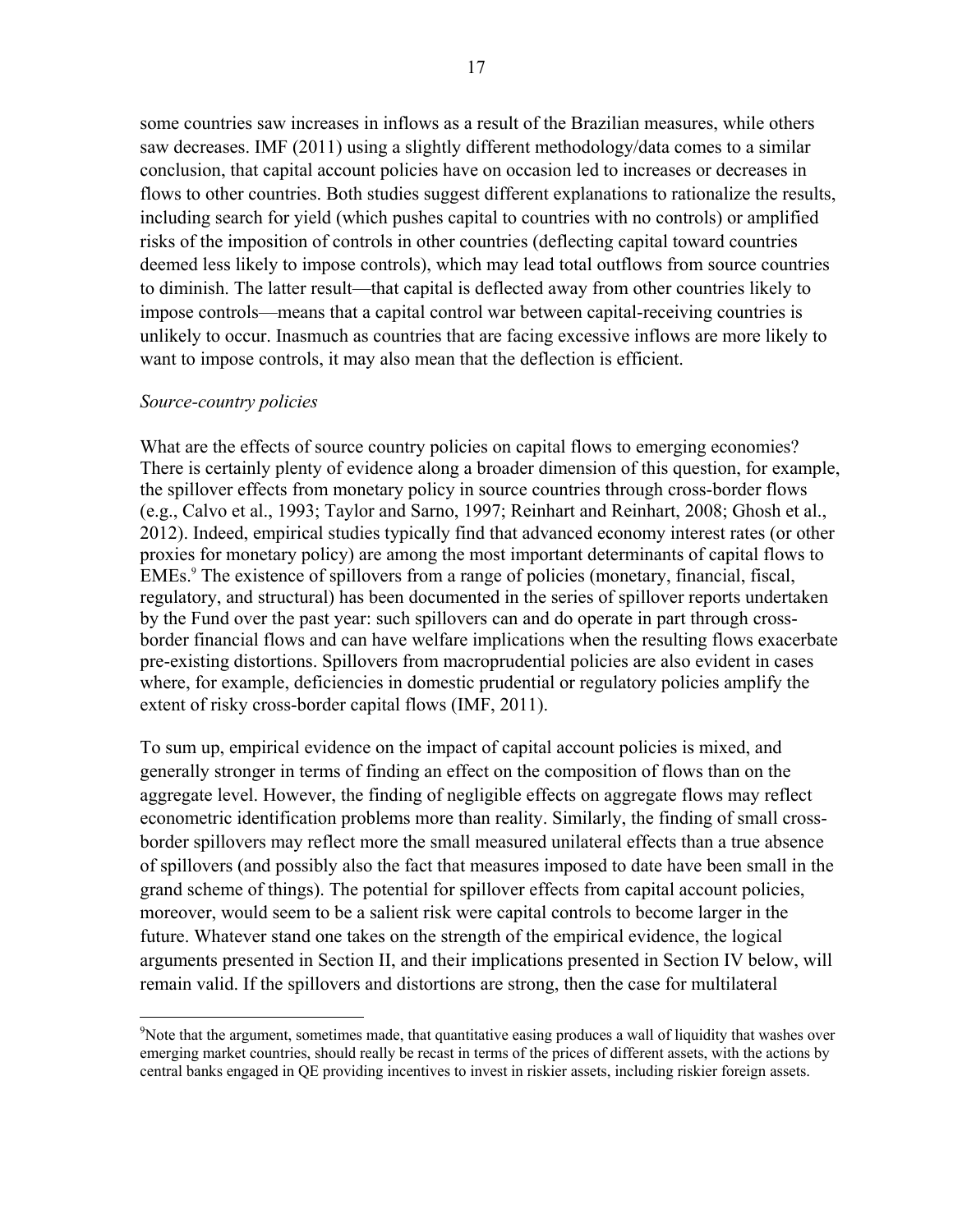coordination of individual actions is correspondingly strong; if the spillovers and distortions are weaker, the case for coordination is still there, but less essential.

## **IV. IMPLICATIONS**

The discussion in Section II points to the potential benefits of greater coordination among capital-receiving countries, between source and recipient countries when the latter are being swamped by inflows that threaten financial-stability, and across the international community more broadly when controls have the effect of vitiating external adjustment. While empirical evidence on the extent of spillovers is mixed, the potential for spillovers—especially if controls were to proliferate—is certainly there; and evidence of spillovers from sourcecountry policies on capital flows is well-documented. These considerations suggest that global welfare may be enhanced by some multilateral coordination of country policies with the goal of internalizing spillovers from macro-economic, prudential, and capital control measures (see also Jeanne et al., 2012). Multilateral institutions such as the IMF could provide a forum for identifying the spillovers and encouraging countries to internalize these external effects. We draw four implications from our analysis, leaving to others the development and subsequent operationalization of actual "rules of the road," which need to reflect a host of factors other than those considered in the previous sections. Indeed, Fund staff are in the process of crystallizing their views with the intention of proposing an institutional position on these issues, and the present paper in no way prejudges the outcome of this ongoing process.

## *Implication 1: Capital controls and related measures (including prudential, monetary and fiscal policies as relevant) should not substitute for warranted external adjustment.*

The first implication is implicit in the policy frameworks put forward in Ostry et al. (2010) and the subsequent institutional papers by the Fund. It is essentially that capital controls and policies that mimic their effects—not act as a substitute for external adjustment, essentially because when they do in many cases the result forces unwarranted external adjustments on other countries. This means that discretion on their use is likely to be circumscribed, particularly when the currency is undervalued from a multilateral perspective.

A clear instance of this might be referred to as old-fashioned mercantilism. Country A uses capital controls cum intervention to pursue an undervalued exchange rate, and there is no obvious domestic distortion that justifies this behavior. This is the easiest case and most closely parallels the discussion in Ostry et al. (2010) and the subsequent institutional papers by the Fund. The undervaluation policy is not in the interest of the country itself and is costly for the rest of the world and so the capital controls that enable it should be proscribed.

Should all instances of inflow controls when the currency is undervalued be cause for concern? Not necessarily. For instance, inflow surges may exacerbate financial-stability concerns and measures to safeguard financial stability may be desirable from a prudential standpoint (even if they have an incidental impact on the volume of inflows). In these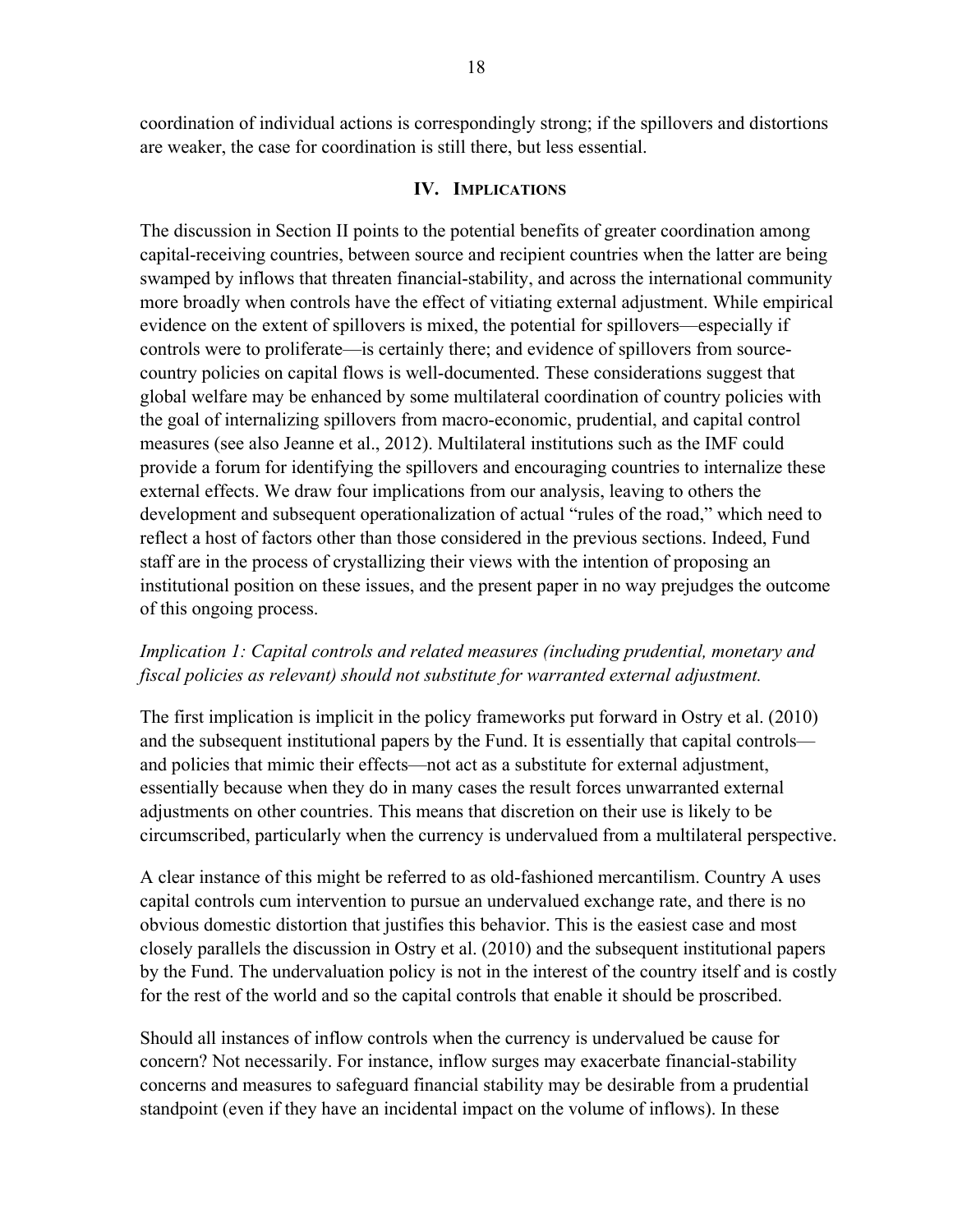circumstances, and if another tool would not get the job done, controls may be considered even though the currency is undervalued, as discussed in Ostry et al. (2011).

Another case is the learning-by-doing externality. But here the bar must be much higher, both because undervaluation is not first-best from the country's own perspective, and because the multilateral implications are worse than under the first best policy (a production subsidy, which addresses the externality without distorting consumption decisions and the current account). As noted above, moreover, if multiple countries attempt to engineer undervaluation because of learning-by-doing externalities, the result is equivalent to an oldfashioned trade war (this is not the case for multiple countries imposing production subsidies which, while increasing production of tradables, has ambiguous effects on trade balances). Finally, multilateral scrutiny in such cases may also be justified because sustained one-way FX market intervention may have distortive effects on the current account that are much larger in practice than those associated with de jure capital controls (as discussed in Box 2).

We conclude that there is a presumption that undervaluation combined with inflow controls should raise red flags in most cases. As such, there would likely be scrutiny attached to situations in which countries adopt or sustain policies that are likely to have a substantial effect on capital inflows when their currencies are undervalued, and particularly when the intent of the controls is to support undervaluation (intention of course is very hard to establish, and is unlikely to be inferable from simple models of equilibrium exchange rates). The important point is that controls not act as a substitute for policies that would foster warranted external adjustment, and that countries act to strengthen their institutional and other policies so as to more safely intermediate foreign inflows.

# *Implication 2: Countries should not seek to exploit market power.*

<u>.</u>

The second implication would stamp out behavior for strategic gain (e.g., terms of trade manipulation) as opposed to prudential reasons. As mentioned earlier, while it may seem farfetched that countries would use capital controls to manipulate the terms of trade, other policies—for example monetary policy—may have similar effects. As such, questions could be raised whenever there are spillovers from the policies of large creditor countries that tend to raise world interest rates (e.g., restrictions on outflows or policies that mimic such measures) or of large debtor countries that tend to lower world interest rates (e.g., quantitative easing).<sup>10</sup> The primary purpose of the policies may not be strategic but the existence of spillovers/externalities would warrant some attention being paid to the policies in a multilateral context.

 $10$ Outflow restrictions by current account surplus (i.e., net source) countries keep the exchange rate more appreciated than otherwise, thus reducing the surplus; quantitative easing by current account deficit (i.e., net recipient) countries weakens the exchange rate, narrowing the deficit.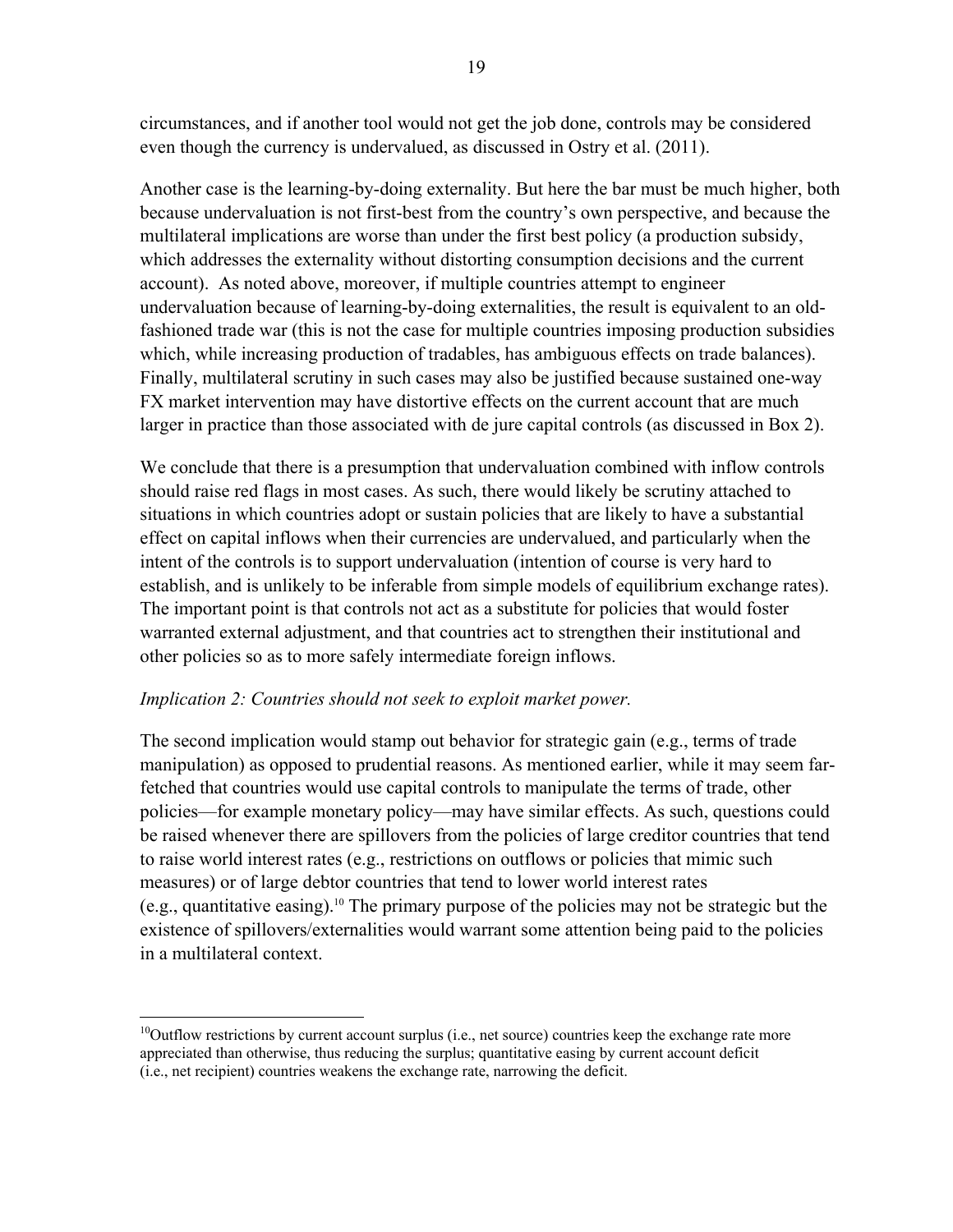## *Implication 3: Capital flows should be managed in both source and recipient countries.*

The third implication involves coordination between recipient and source countries. While the former would welcome attacking the problem of volatile capital flows at both ends of the transaction, the incentives to coordinate for source countries are more complex. Our sense is that coordination is possible nonetheless for a number of reasons. First, spillovers between source and recipient countries are much larger than those among recipient countries, so a multilateral perspective would concentrate efforts at this margin more than at others. Second, while source countries may forego profits when they forego outflows, they may also reduce risk of incurring losses on their foreign lending as crises in recipient countries are less frequent. Third, to the extent that source countries are international creditors, there is a terms of trade gain associated with curtailing outflows that may offset some of the costs.

Coordination between source and recipient countries would seek to ensure that spillovers from source country policies (monetary, prudential-regulatory, etc.) are internalized by the source countries themselves. This would require monetary policy to give due attention to its international ramifications for capital flows, and regulatory policies to take account of the impact on financial stability in foreign jurisdictions.<sup>11</sup> To the extent that there are costs of accommodative monetary policies (risks of inflationary expectations becoming unanchored; difficulties of shrinking central bank balance sheets), it would, in fact, be in the interests of the source country to take into account the cross-border spillovers since, otherwise, monetary policy would, from its own perspective, be excessively expansionary.

Regulation of cross-border activities of financial institutions headquartered in source countries is likely to provide an important element of multilateral oversight in this context. Specifically, while regulatory authorities are naturally responsible for maintaining financial stability at home, their mandate could be extended to cover activities of their financial institutions that contribute to instability elsewhere. Cooperation between regulators in recipient and source countries would be essential here, especially when the recipient country is being swamped by inflows that threaten to overwhelm the domestic regulatory framework. To the extent that a financial crisis in the recipient country inflicts losses on systemically important financial institutions in the source country, moreover, such cooperation would be in the interests of the source country regulators. Problems arise when the flows are too small to pose significant systemic risks in the source country, but large enough to be a major problem for recipient country regulators seeking to maintain financial stability.

1

<sup>&</sup>lt;sup>11</sup>Limiting outflows from source countries may actually enhance the effectiveness of monetary policy on the domestic economy even as financial stability in recipient countries is buttressed.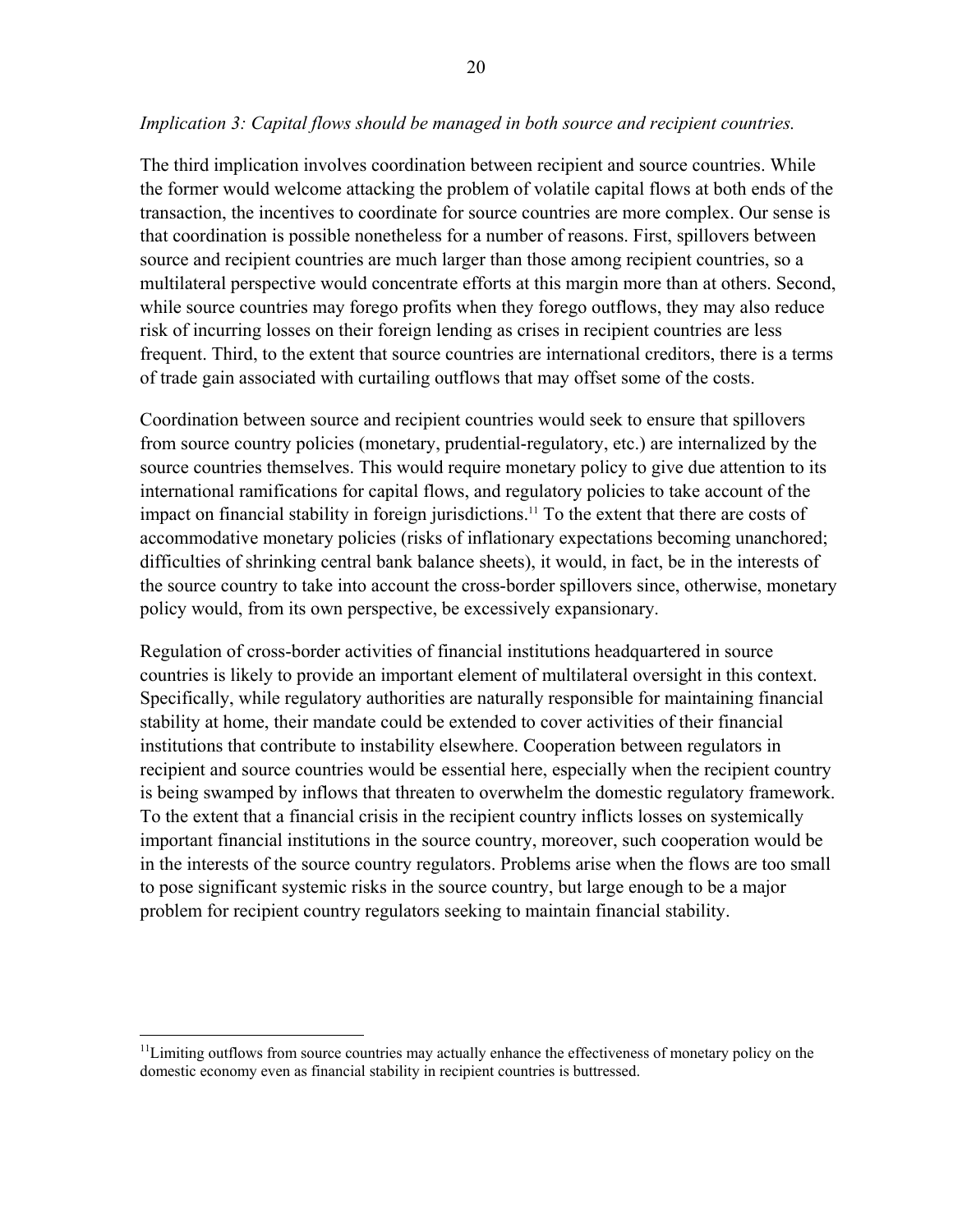*Implication 4: Coordination may be needed to avoid capital control wars across recipient countries.* 

The fourth implication would set limits to the use of capital controls (and related policies) when they create negative externalities for other recipient countries. When there are general surges of capital toward emerging market countries, and to the extent these elicit policy responses from multiple countries (because each is concerned about the macroeconomic or financial-stability risks), multilateral efforts could help ensure that countries imposing or intensifying controls calibrate them appropriately—that is, taking account of the possible response of other countries to the deflected flows.12 In practice, this means less intensive controls than would be the case if the flows were only going to one (or fewer) countries. Policy advice would be geared to helping recipient countries avoid a capital control war of escalating controls in response to deflected flows, recognizing that such a war would not be in their own interests, but also recognizing that multiple countries imposing/intensifying controls simultaneously (or in rapid sequence) is not necessarily indicative of a capital control war—it may simply be the appropriate response of each country to the excessive inflows it is facing. It is only a capital control war when controls escalation is in response to deflected flows.

#### **V. CONCLUSION**

The global financial crisis and its aftermath has reminded us that cross-border capital flows are subject to potentially extreme swings that wreak macroeconomic havoc and pose significant risks to financial stability. At the same time, foreign capital can help countries finance productive projects, build much-needed infrastructure, allocate resources efficiently, and expand employment opportunities. Much like motor cars that bring innumerable benefits, but also more than one million traffic-related deaths each year, cross-border capital flows may need some "rules of the road" to ensure smooth functioning and safe operation. Such multilateral coordination—if and when it is defined—will need to encompass a broader set of considerations than those discussed above; nevertheless, our hope is that this note will add to the analytical basis for such coordination in the future.

Building on welfare economics, and taking account of empirically relevant spillovers, our analysis suggests four implications. First, measures that restrict flows should not be allowed to substitute for external adjustment that is necessary from the country's own or the global perspective. This refers not only to the imposition of more stringent controls in the face of

 $\overline{a}$ 

<sup>&</sup>lt;sup>12</sup>In a world with both destabilizing and beneficial flows (say "hot money" and FDI) and imperfect targeting of flows by capital controls, measures imposed by one country may actually deflect "good flows" to other countries. Our assumption here is that deflection of good flows—the collateral damage from the measure—is smaller than deflection of bad flows. In such case, coordination would indeed seek to lower the extent of capital controls across countries. If the opposite were true, then the inefficiency in the Nash equilibrium would point in the opposite direction, and coordination would actually seek to raise the level of capital controls.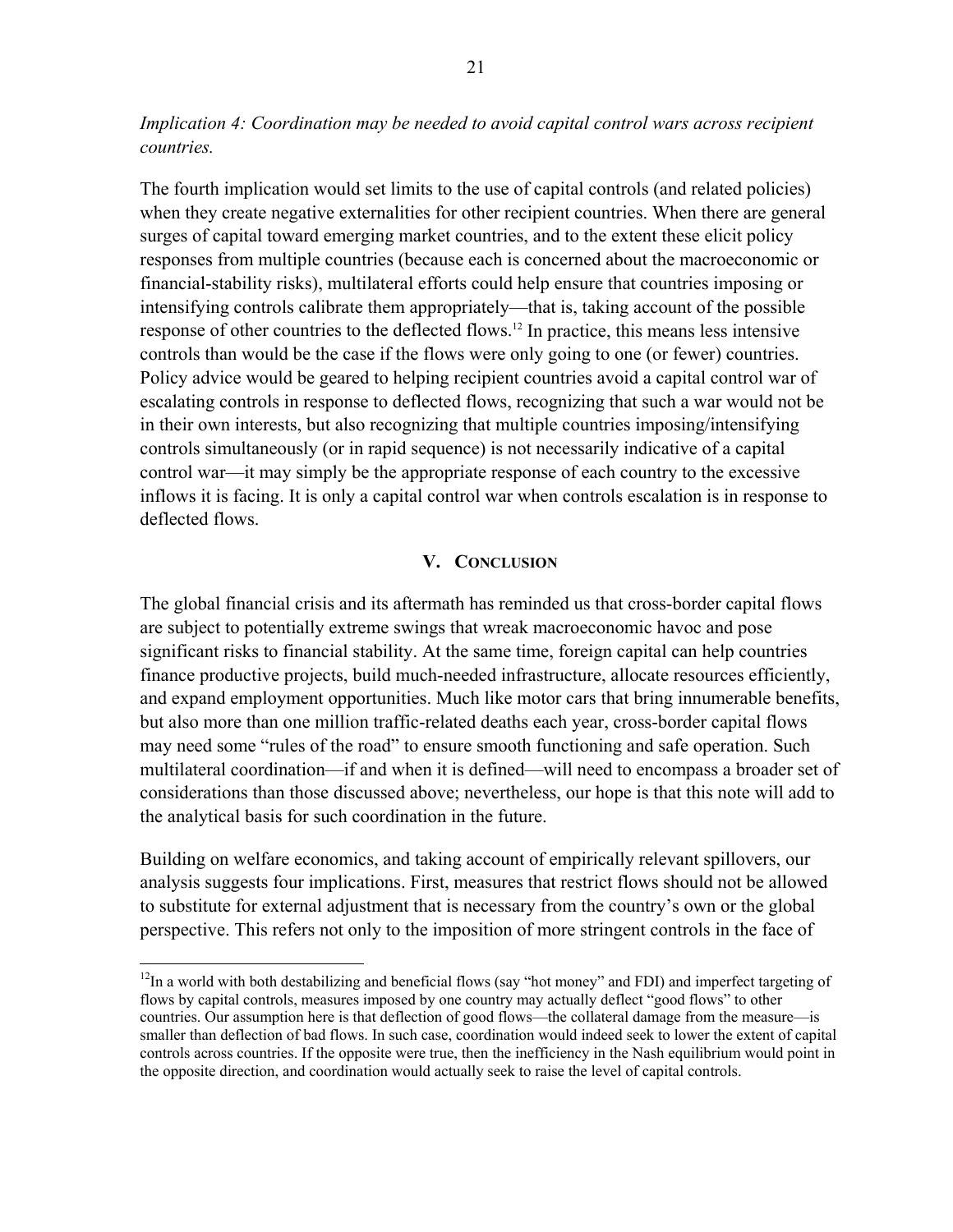inflow surges, but also to the removal of structural impediments to inflows by countries with undervalued exchange rates as soon as this can be done without undermining domestic or global financial stability (or as soon as genuine "learning-by-doing" externalities have run their course). Second, measures by systemically important countries that distort the world interest rate merit multilateral scrutiny, and the pros and cons of such measures should be evaluated from a multilateral, not just the country's, perspective. Third, in imposing capital controls on inflows, recipient countries need to be mindful of possible deflection to other countries and their likely response. When there are general surges of capital to many countries, this means exercising some restraint in the imposition of capital controls. And fourth, greater coordination with systemically important source countries requires that they take account of policy spillovers and assume greater responsibility for ensuring that the financial institutions they supervise do not contribute to financial instability through their cross-border activities.

The foregoing implications are not to be interpreted as hard and fast multilateral "rules of the road," not least because fully specified norms of international behavior to guide policy advice in this area would need to take into account many factors that have been excluded by the simple models discussed here. This does not mean that multilateral institutions such as the IMF do not have a job to do in identifying spillovers that harm other countries, or in suggesting remedies or policy adjustments that go in the direction of internalizing the effects of such spillovers. The notion that international cooperation can mitigate the severity of boom-bust cycles in capital flows is one that goes back to the IMF's founding fathers. Both Keynes and White firmly held that rules for managing capital flows would be much more effective if movements of capital "could be controlled at both ends" than if a patchwork of unilateral policies ruled the day. And multilateral cooperation to foster global financial stability lies at the very heart of the purposes of the IMF. Global financial integration has progressed a long way in six decades, but multilateral oversight of both source and recipient countries to assist in the management of capital flow volatility remains a worthy objective, and one likely to be essential to safeguard the stability of the international monetary system.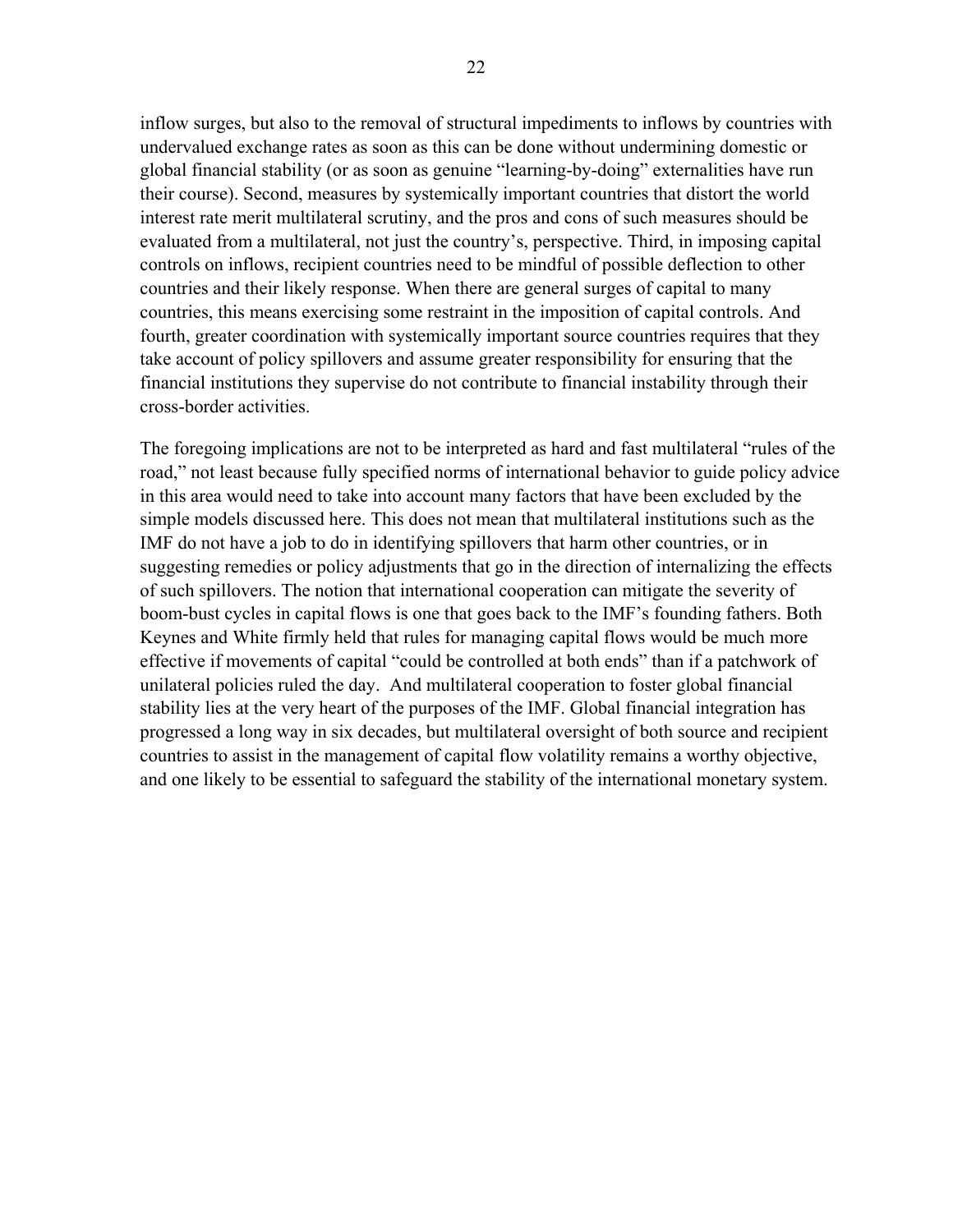#### **REFERENCES**

- Calvo, G., L. Leiderman, and C. Reinhart, 1993, "Capital Inflows and Real Exchange Rate Appreciation in Latin America: The Role of External Factors," *IMF Staff Papers*, Vol. 40 (1), pp. 108-51.
- Coase, R., 1960, "The Problem of Social Cost," *Journal of Law and Economics*, 1, pp. 1-44.
- Forbes, K., M. Fratzscher, T. Kostka, and R. Straub, 2011, "Bubble Thy Neighbor: Direct and Spillover Effects of Capital Controls," Mimeo, Massachusetts Institute of Technology.
- Ghosh, A., and P. Masson, 1994, *Economic Cooperation in an Uncertain World*, (Blackwell).
- Ghosh, A., and J. Kim, 2008, "Export Subsidies, Undervalued Exchange Rates, and Consumption Taxes—Some Equivalence Results of Relevance to Bretton Woods II," Mimeo (Washington: International Monetary Fund).
- Ghosh, A., J. Kim, M. Qureshi, and J. Zalduendo, 2012, "Surges," IMF Working Paper 12/22 (Washington: International Monetary Fund).
- Habermeier, K., A. Kokenyne, and C. Baba, 2011, "The Effectiveness of Capital Controls and Prudential Policies in Managing Large Inflows," IMF Staff Discussion Note 11/14 (Washington: International Monetary Fund).
- IMF, 2011a, *Recent Experiences in Managing Capital Inflows—Cross-Cutting Themes and Possible Guidelines* (Washington: International Monetary Fund).

———, 2011b, *The Multilateral Aspects of Policies Affecting Capital Flows* (Washington: International Monetary Fund).

- Jeanne, O., A. Subramanian, and J. Williamson, 2012, *Who Needs to Open the Capital Account?* (Washington: Peterson Institute for International Economics).
- Klein, M., 2012, "Capital Controls: Gates and Walls," forthcoming, Brookings Papers on Economic Activity.
- Korinek, A., 2010, "Regulating Capital Flows to Emerging Markets: An Externality View," University of Maryland Working Paper.
- ———, A., 2011, "The New Economics of Prudential Capital Controls," *IMF Economic Review*, 59(3), pp. 523-61.
	- ———, A., 2012, "Capital Controls and Currency Wars," University of Maryland Working Paper.
- Magud, N., C. Reinhart, K. Rogoff, 2011, "Capital Controls: Myth and Reality—A Portfolio Balance Approach," NBER Working Paper No. 16805 (Cambridge, Massachusetts: National Bureau of Economic Research).
- Ostry, J., A. Ghosh, K. Habermeier, M. Chamon, M. Qureshi, and D. Reinhardt, 2010, "Capital Inflows: The Role of Controls," IMF Staff Position Note 10/04 (Washington: International Monetary Fund).